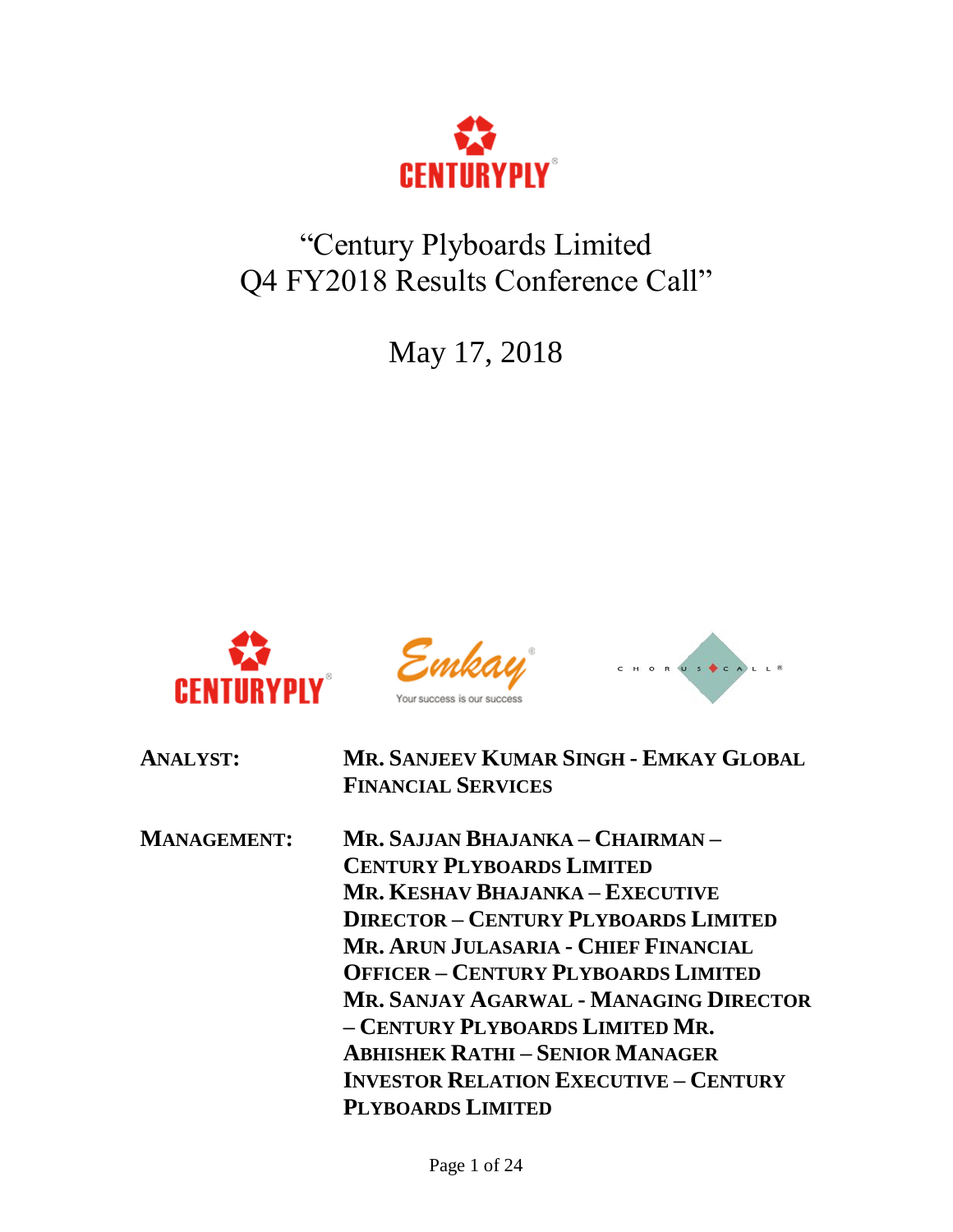

- **Moderator:** Ladies and gentlemen, welcome to the Q4 FY2018 Results Call of Century Plyboards Limited hosted by Emkay Global Financial Services. We have with us today, Mr. Sajjan Bhajanka, Chairman, Mr. Keshav Bhanjanka, Executive Director, and Mr. Arun Julasaria, Chief Financial Officer. As a reminder, all participant lines will be in the listen-only mode and there will be an opportunity for you to ask questions at the end of today's presentation. Should you need assistance, during the conference call, please signal an operator by pressing "\*" then "0" on your touchtone phone. Please note that this conference is being recorded. I would now like to hand the conference over to Mr. Sanjeev Singh of Emkay Global. Thank you and over to you Sir!
- **Sanjeev Kumar Singh:** Good afternoon everyone. I would like to welcome the management and thank them for giving us this opportunity. I will now hand over the call to the management for the opening remarks. Over to you, gentlemen!
- **Arun Julasaria:** Good afternoon, everyone. I am Arun Julasaria. As a custom I would like to review the disclaimer this call is just to discuss the historical terms and numbers and future outlook of the company. In no way it should be taken my invitation to invest in the company.

The recent presentation about the numbers of the company has already been circulated to you. And I think most of you have already gone through it. But still I would like to speak about the basic numbers. At macro levels, I would like to say that the results are the same for the whole year ending March 31, 2018. Turnover has increased from Rs.1967 Crores to Rs.1782 Crores, with a growth of around 10%. Out of the total growth of 10%, 4% growth has come from the existing businesses. And around 6% has come from the newly setup MDF plant.

EBITDA margins for the year with volatility were 15.9% as compared to 17.7% last year. The main reason for difference is due to adverse foreign exchange difference. Last year, we had a forex gain of around 18 Crores. This year we are having a forex loss of around Rs.7 Crores. So if we take the combined effect, it is around Rs.25 Crores. Apart from this, we have started new MDF plant, which is yet to reach the full capacity. But the full depreciation has been provided, so the additional depreciation on account is around Rs.29 Crores. So if we total all these, it is around Rs.54 Crores, where a difference in PBT is only Rs.35 Crores.

With these remarks, I would like to open house for discussion. And I will like our Chairman to say opening remarks, please.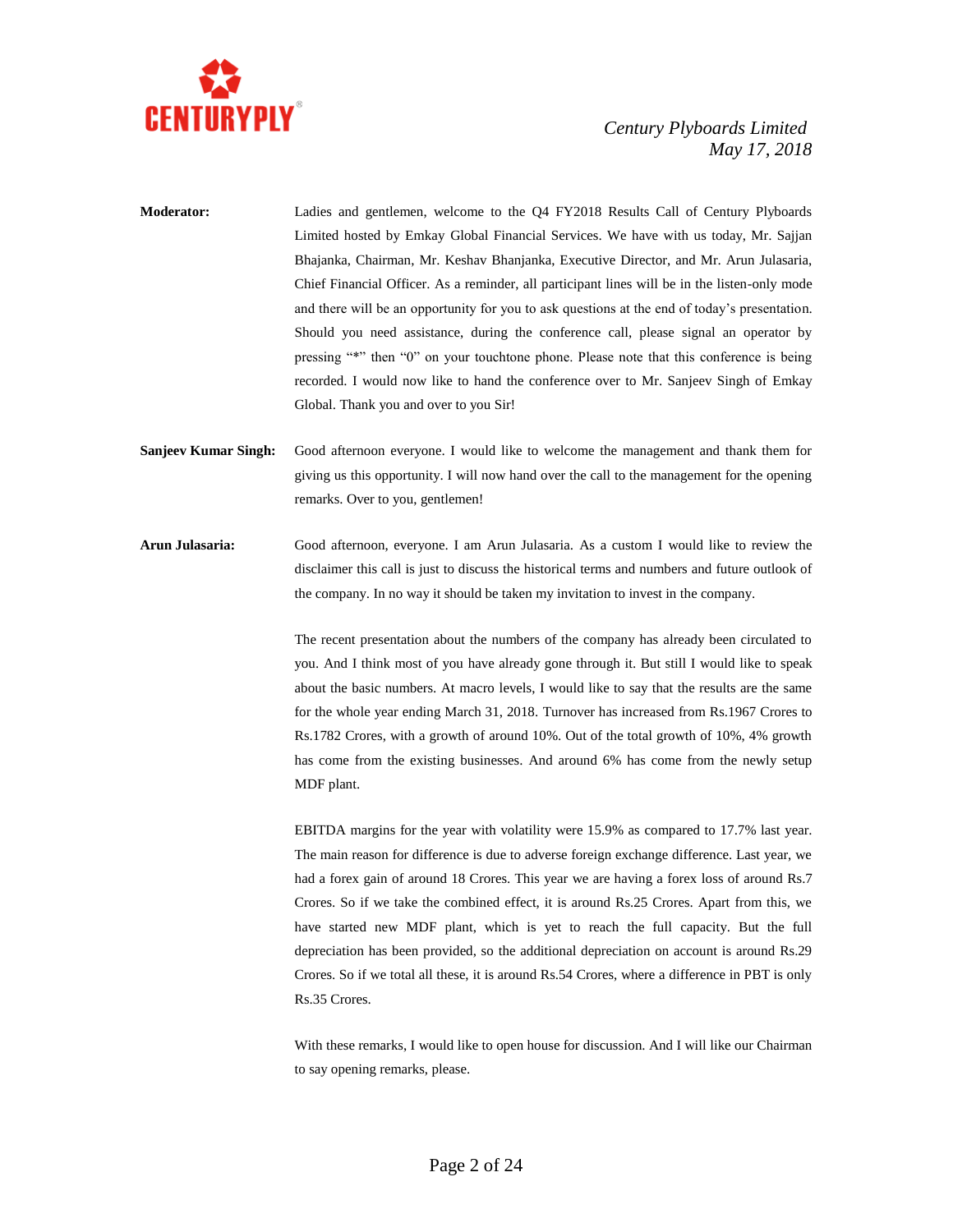

**Sajjan Bhajanka:** Good afternoon. This is Sajjan Bhajanka, Chairman Century Plyboard. Last year was a very challenging year. We have many challenges during the year, some were anticipated, some were not much anticipated. First was GST. Average market was very much concerned that GST is coming, not coming. Then it was almost sure that GST was coming. Then it was the GST paid would be reimbursed, will not be reimbursed. It is very cumbersome. Some markets, particularly the channel were not buying the material. They were restricting to only that much material, which was immediately saleable by them. And the entire channel was dried up. Usually, they used to keep one months-plus inventory with them. So that was zeroed down. And ultimately, GST was introduced from July 1. But unfortunately, it was at the highest rates, 28%, which was meant for the luxury goods or white goods. But from the day one, it started the year possibly in the market this cannot stay. It will come down. So in the many meetings and other meetings, they were giving statements except some luxury goods, all other goods will be brought in 18%. And but again, the uncertainty in the market continues. And then this went up to November 15. And finally on November 15, GST was reduced from 28% to 18%. So almost a major part of the year was consumed in the present process.

> And then, first GST for laminate was reduced from July 1 itself. So that time it was government directive we were to pass on the entire price difference to the market which led to price declining by 10%. And similarly, when GST was reduced from 28% to 18% on Plywood on November 15, again they passed on the entire benefit of the market. But in the process, we could not take the normal price increase during the year. Usually, depending on the cost increase, 5% to 7% price increase we take, either in one go or in two parts. So there was some stress on the profitability because we could not revise the price upward due to this GST episode.

> As far as the Laos and Myanmar is concerned, the Laos is still they are not allowed to export their veneer. And Myanmar, although, they have allowed now cutting of timber, but they have nationalized the entire operation. So now the timber cutting and the operation, everything is being done by the government. So the process is very slow. Otherwise, by this time, markets would have been flooded with the new arrival. But now materials have started coming in, but it is coming at a slower pace.

> So maybe after a month or two, things would normalize. But to a greater extent, Indian face veneer market has shifted to other species. And we are responsible for one species, which we introduced in the market, veneer manufactured from imported timber from Solomon Islands. So that is being well accepted, and we are exploring some other possibilities also, some other timber from Africa that we are working on. If those timbers are successful, then maybe our dependence on Keruing that is the traditional timber coming from Laos or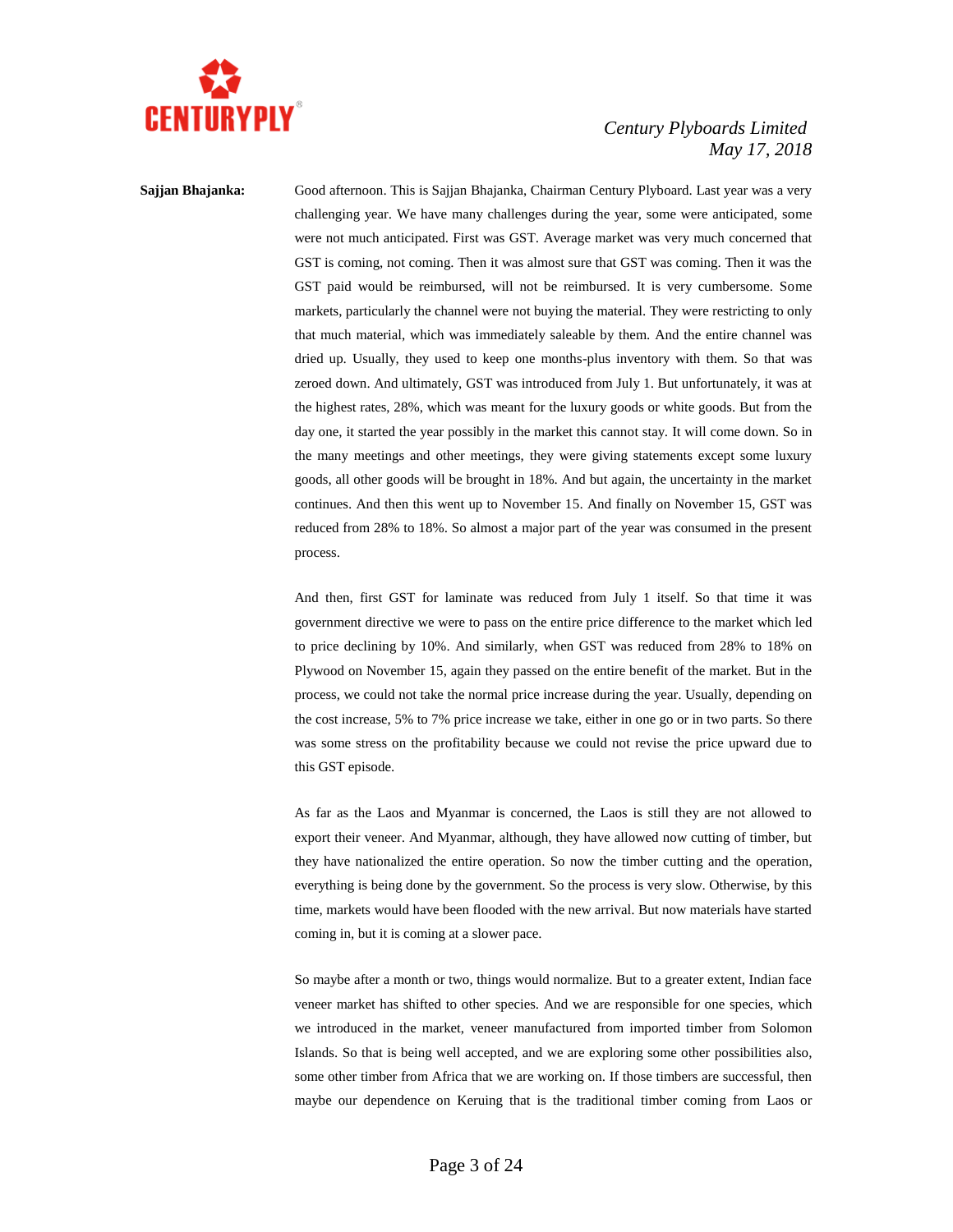

Myanmar will reduce because otherwise also, Keruing is a costlier timber and the replacement, which we are getting are much cheaper.

MDF, yes, we could start. Although, there was some trouble, some agitations were going on while we were putting up the plant. But with the grace of God, we could overcome all these things. And in a record time of 16 months, we could take out first board. So we started our ground breaking like the groundbreaking in the first week of April 2016 and we took out the first board on July 29. So it is within 16 months. And then, commercial productions, we started from the October 3. And October to March 31, six months we could sell around 50000 cubic meters. We produced 60000 cubic meters

So in the first six months, we are EBITDA positive. And almost broke even, there was hardly any loss on the paid front. And our acceptability in market is very good and almost we are at par with all existing players' utilization wise

Going further, market is growing very fast. And new other capacity are also coming, but as this market is poised to grow very fast, so we do not see any problem. Maybe some shorttime hiccups would be there because any new capacity would take some time to ger absorbed in the market. And we are also planning further capacity like almost we have decided to expand capacity at the existing plant from 600 to 1000 cubic meters with a nominal capital infusion maybe within Rs.110 Crores or Rs.120 Crores. So this capacity will increase from 600 to 1000 cubic meters per day.

And we have installed almost full laminated capacity for value addition. So more or less, this are there and I will respond to your queries. And we are sure to grow by at least 25% in the coming year because our MDF and particleboards total turnover in the last year was Rs.150 Crores, so which will grow by another Rs.250 Crores minimum to Rs.400 Crores. Laminates, we have taken expansion. So minimum Rs.75 Crores will add to the laminate. And plywood to the existing Rs.1250 Crores turnover, we sell a minimum Rs.150 Crores additional because we have put up a new plant also at Guwahati. And we are optimizing the capacity all the existing plants. So many of our plants are now running at almost all-time high capacity. So we expect another Rs.150 Crores turnover in plywood, Rs.250 Crores MDF and particleboard, Rs.75 Crores would be coming from the laminate And like our other products, CFS, we expect this year's turnover around Rs.100 crores. So this should grow by another 10% minimum. So altogether, Rs.500 Crores we are expecting, minimum addition. Our turnover is currently 2000crs and so we are targeting on the net turnover this year to around Rs.2500 Crores.

Thank you. Now your questions. Your queries are welcome.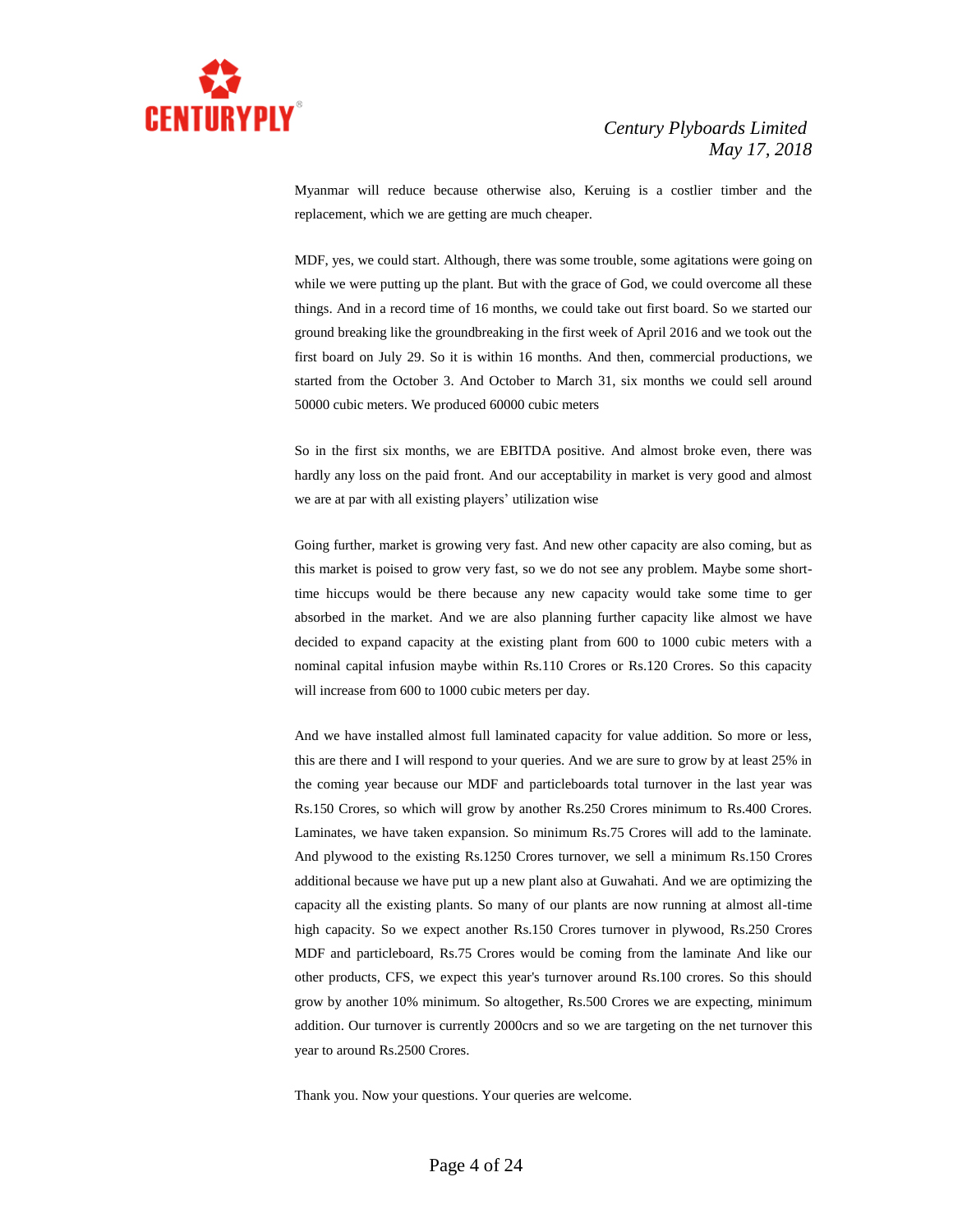

- **Moderator:** Thank you. Ladies and gentlemen, we will now begin the question and answer session. We have the first question from the line of Rajesh Kothari from AlfAccurate Advisors. Please go ahead.
- **Rajesh Kothari:** Good afternoon Sir. Post third quarter results, you have been quite positive on the overall industry considering that you are seeing that e-way bill is going to be implemented in the current year and therefore, growth should improve. Also you mentioned during third quarter post third quarter conference call that post reduction in GST, the worst is behind us. But the fourth quarter seems to be quite disappointing. Can you give some colour on what is the reason for such a poor performance in fourth quarter? And in FY2019 with the introduction of e-way bill, and a very low base in FY2018, why are you looking for only 10% growth in plywood segment?
- **Sajjan Bhajanka**: Well, this fourth quarter, e-way bill was not introduced. And fourth quarter results, the major impact from two fronts: One is a higher depreciation of around Rs.30 Crores on MDF and another is forex loss. So the forex loss for the quarter is around Rs.7 Crores. And whereas the last corresponding quarter, there was a profit of Rs.15 Crores, so when we compare those two fronts, there is a difference for another Rs.55 Crores.
- **Rajesh Kothari:** I am talking about particularly plywood segment, where if you look at your gross profit, where you are showing minus 20% and EBITDA stock forex is also minus 20%.
- **Sajjan Bhajanka:** Here, the major factor is our Guwahati plant. Guwahati plant, there were some this problem in the forest department and forest policy. So the major raw material comes from Meghalaya. Meghalaya they have not approved the working plan. So the raw materials from Meghalaya were abruptly lowered and almost stopped. The prices also jumped up like the pine planks we are buying for Rs.250 per CFT. It increased to almost Rs.400 CFT.This has created so much backlog that it has still not come to normal levels. Now also still Rs.400, it is prevailing at Rs.350 where earlier the prices were Rs.250. So majorly the profit share, this the impact here is one is from Guwahati and another factor was that in GST things introduction, loading and other things, we could not take the normal price increase, which is taken. So now we are planning to take one.
- **Keshav Bhajanka:** I just got a one point to add. You see Q4 last year was an exception. We got the full benefit of demonetization. And during those two quarters, the unorganised sector was very skewed. This year, we had no such benefit because the e-way bill was introduced was introduced on the 1st of April.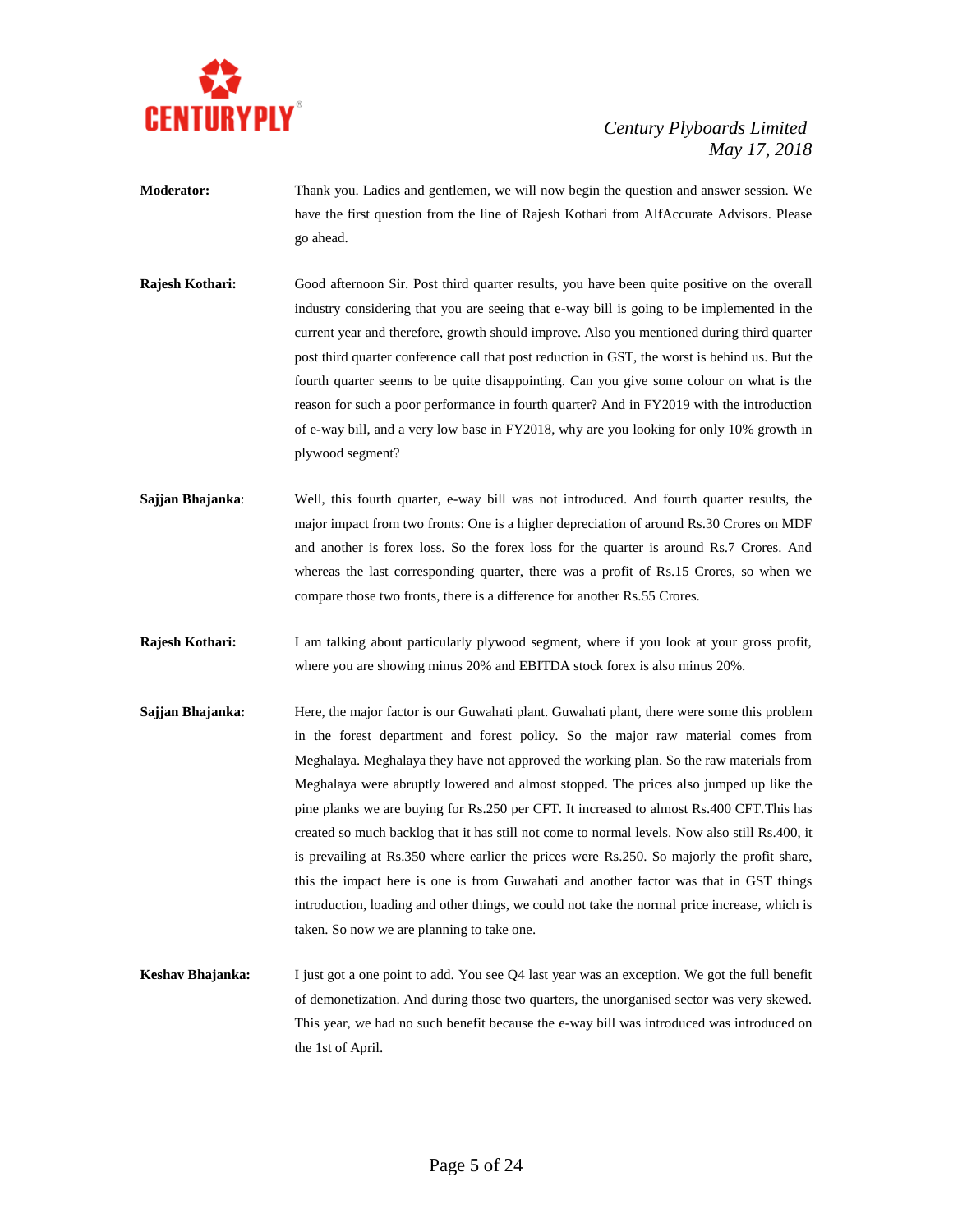

- **Rajesh Kothari:** All those things were known dear friend. All those things were known-post third quarter conference call.
- **Keshav Bhajanka:** Let me just complete. Last year was an exceptional quarter, where we posted 16.6% for the year, we had 19.1% without forex for Q4. If you look at Q4 this year, as against 16.6% last year, we have an EBITDA of 16.7%. So compared to last year, our Q4 EBITDA is actually better in plywood than the usual.

**Rajesh Kothari:** EBITDA without forex is 16.7%, am I right, versus last year 19.1%?

**Keshav Bhajanka:** Last year, EBITDA without forex for the year was 16.6%. Last year in the fourth quarter 19.1%, which was an exceptional quarter.

- **Rajesh Kothari:** I am comparing like-to-like let us not get into the exceptional quarter because third quarter last year was also exceptionally very, very weak. Am I right? So post third quarter in the current year, in the conference call, when we are guiding for the full-year target, we knew that the last year fourth quarter you had some benefit because of the demonetization and the unorganised was squeezed. So I am not getting into it. So no worries. My question is...
- **Keshav Bhajanka:** Quarter 3 last year that was a good quarter. We went through a demonetization in these two quarters.
- **Rajesh Kothari:** So that was known fact, my dear friend. Post third quarter conference call that was known fact. But anyway it is all right. Let me come to my question. So my question is whether the issue right now availability in Guwahati and those region, is it improved? Or is it still going through a challenging phase? One is availability. Second, of course, you mentioned that prices still remained very high on from 400 now it is still 350 kind of thing. But whether availability is it restored, with effect from April 1? Or is it still facing a problem?
- **Keshav Bhajanka:** Availability is better as compared to last year. Having said that, the cost of materials has increased. So going forward, we are looking at a similar EBITDA. We are not looking EBITDA of close to 19%. That was an exception. We're looking at standard EBITDA of 16%-plus for the current financial year.
- **Rajesh Kothari:** And what kind of volume growth are you looking for in the plywood segment?
- **Keshav Bhajanka:** For the year, we are looking at volume growth of close to 14% to 15%. Of Q1, the volume growth is to be around 8%. And going forward, it should ramp up.
- **Rajesh Kothari:** I see. So availability is still problem and therefore?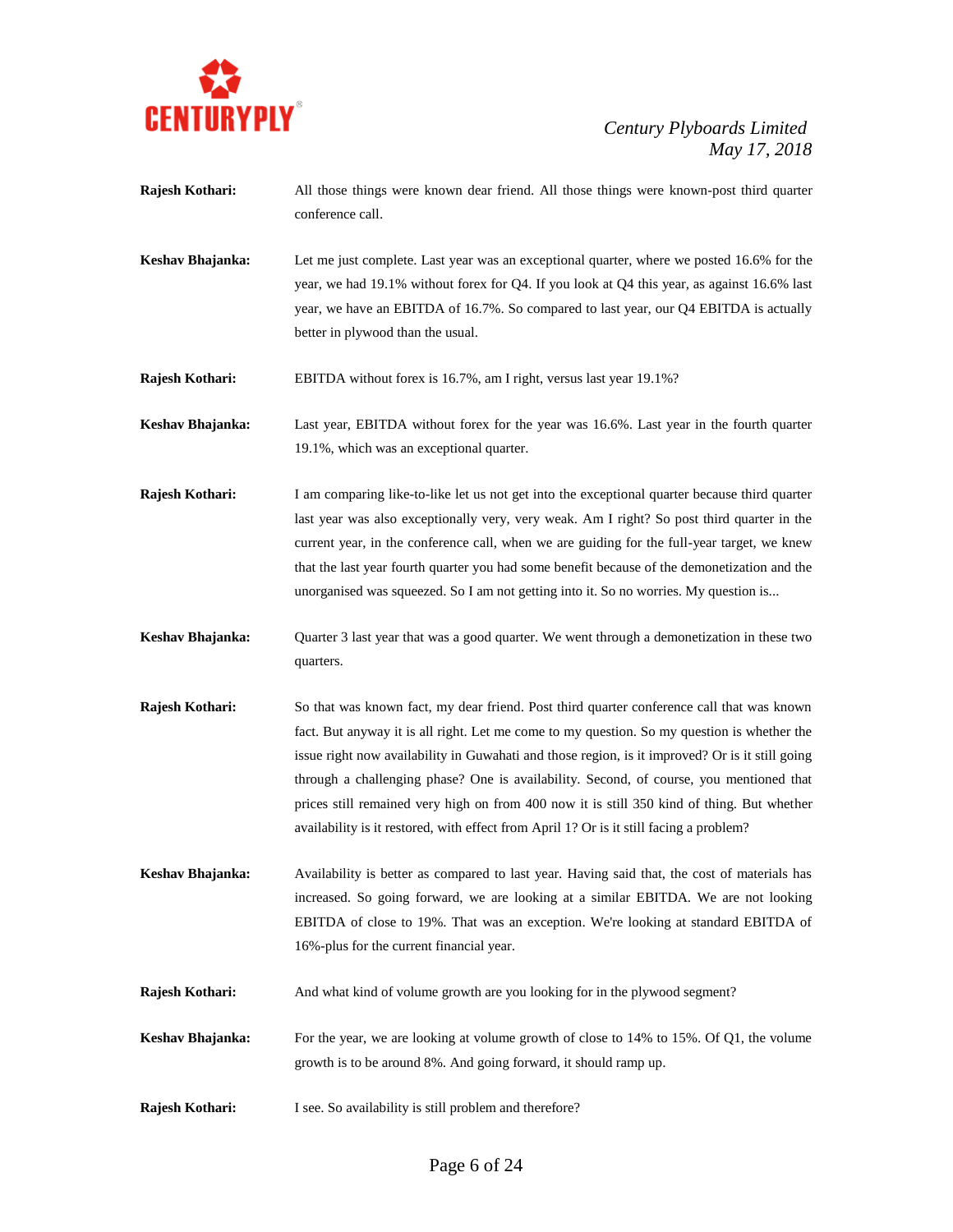

| Keshav Bhajanka:      | But the raw material prices are not reduced. The raw material prices are still high compared<br>to last year.                                                                                                                                                                                                       |
|-----------------------|---------------------------------------------------------------------------------------------------------------------------------------------------------------------------------------------------------------------------------------------------------------------------------------------------------------------|
| Sajjan Bhajanka:      | Now we have created a normal inventory, which is two months inventory of raw material<br>that we have restored in Guwahati but at a higher cost.                                                                                                                                                                    |
| Rajesh Kothari:       | Understood. Thank you Sir.                                                                                                                                                                                                                                                                                          |
| Moderator:            | Thank you Sir. We have next question from the line of Sneha Talreja from Edelweiss.<br>Please go ahead.                                                                                                                                                                                                             |
| <b>Sneha Talreja:</b> | Good afternoon Sir. Thanks a lot for taking my question. It was more pertaining to the<br>plywood division, how much has been the growth in each of the segment, premium<br>plywood versus Sainik? And could you also give more reasons for why we are seeing a<br>decline in realization of about 10% in plywoods? |
| Sanjay Agarwal:       | Can you repeat your question, please?                                                                                                                                                                                                                                                                               |
| Sneha Talreja:        | Sir, why have we seen decline in realization of about 10% in plywood?                                                                                                                                                                                                                                               |
| Sanjay Agarwal:       | 10%. It is due to a change in product mix.                                                                                                                                                                                                                                                                          |
| Sajjan Bhajanka:      | Let me share 110%. You're talking about year-on-year or for the whole year.                                                                                                                                                                                                                                         |
| Sneha Talreja:        | Year-on-year?                                                                                                                                                                                                                                                                                                       |
| Sajjan Bhajanka:      | For the quarter only?                                                                                                                                                                                                                                                                                               |
| Sneha Talreja:        | Just for this quarter only.                                                                                                                                                                                                                                                                                         |
| Arun Julasaria:       | For this quarter only.                                                                                                                                                                                                                                                                                              |
| Sneha Talreja:        | Sir, if at all you can just give the break up of Sainik and Premium, I think, we will be able<br>to get that.                                                                                                                                                                                                       |
| Sanjay Agarwal:       | Yes, but that is a very difficult thing as far as value is concerned. So even we are trying to<br>get, but still it is not changed, we will give those figures separately. We are working on it.<br>But then still we have not been able to.                                                                        |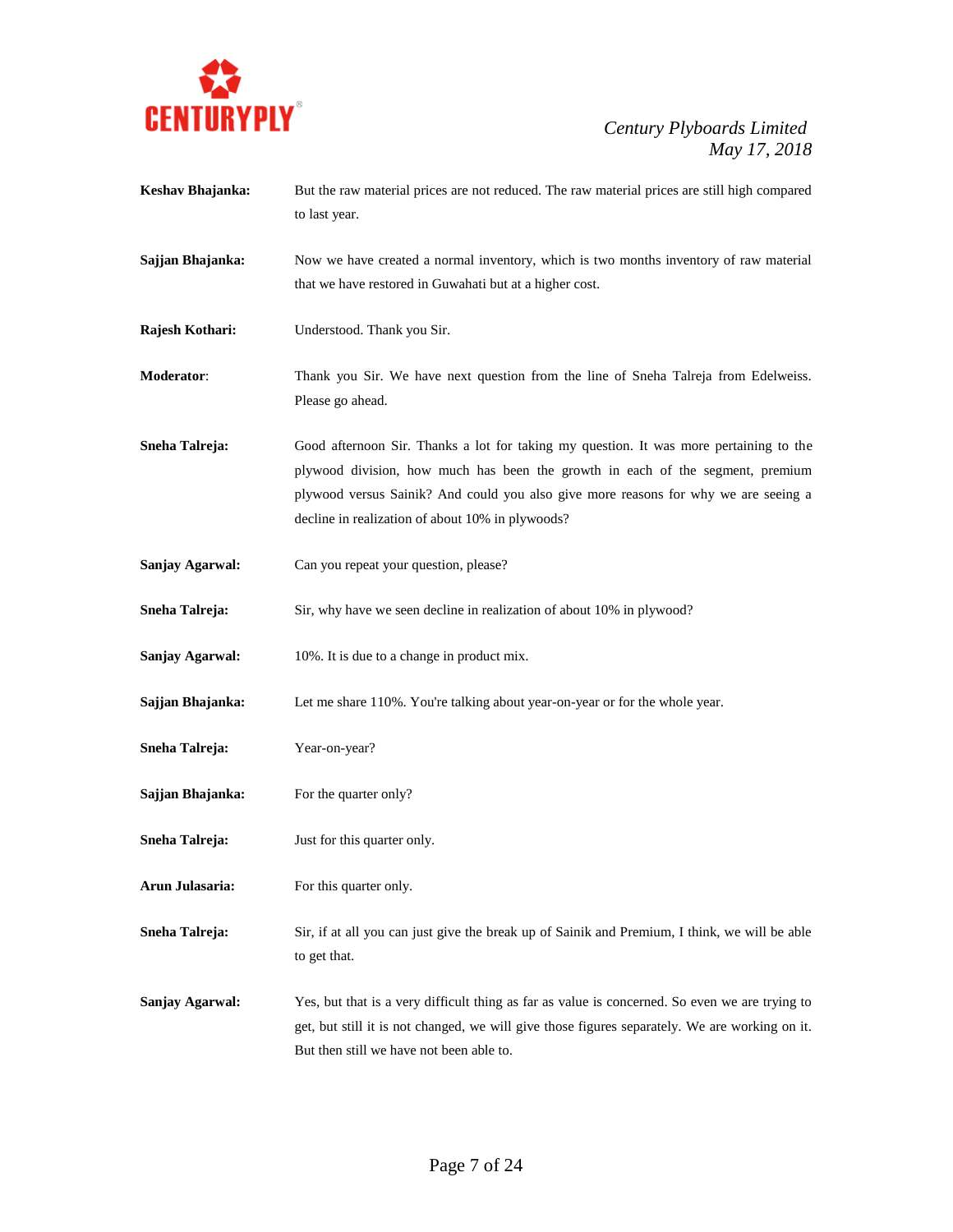

- **Arun Julasaria:** The basis reason why this is happening is only one that in today's market situation more of lower value products are selling more and more the growth in lower value product is more and the growth in higher value product is less, basically that is the reason but then it get bifurcation of data is not available at all. But that is a basic reason behind it.
- **Arun Julasaria:** Apart from this we have launched a product called Century Bond. This is in between Sainik and our other products. So in value terms, I mean the realization if you see it is passed.
- **Sanjay Agarwal:** The profitability in both the items is similar.
- **Sajjan Bhajanka:** This item, the profitability is better.
- **Sneha Talreja:** Okay but the whole 10% is due to change in product mix, there is no other reasons?
- **Sajjan Bhajanka:** Yes
- **Sneha Talreja:** One more question was why are the laminates margins down this quarter?
- **Keshav Bhajanka:** Yes. Considering the last quarter, there has been a huge pressure on raw material prices because in laminate, one of the raw material is phenol and all and the price of phenol is directly related to crude. So as such, we face the increases in phenol prices month-on-month and we are able to pass on the some of the price increases but as this is a competitive market, we will not be able to pass on the total cost increase so this quarter, I think, we will be in a far better position. Having said that, I do not think we will be able to expand on our EBITDA margin, but we will be looking at a 15% plus EBITDA margin for this quarter.
- **Sneha Talreja:** And that too for the laminate division?
- **Keshav Bhajanka:** Yes.
- **Sneha Talreja:** Then how much are we currently operating at the plant?
- **Keshav Bhajanka:** We increased the final capacity by 25% and we are expanding further by 25% in this quarter. So I think we will at 70%-plus of the revised plan.
- **Sneha Talreja:** Okay Sir, I think there is one more question from Rohan.
- **Rohan Gupta:** Good afternoon. Sir, on plywood volume growth, this year has been close to 6% in terms of absolute volume, which as against 2016-2017 was 4%. So do you see that this is in line with the industry growth? Or what is your sense on the industry growth??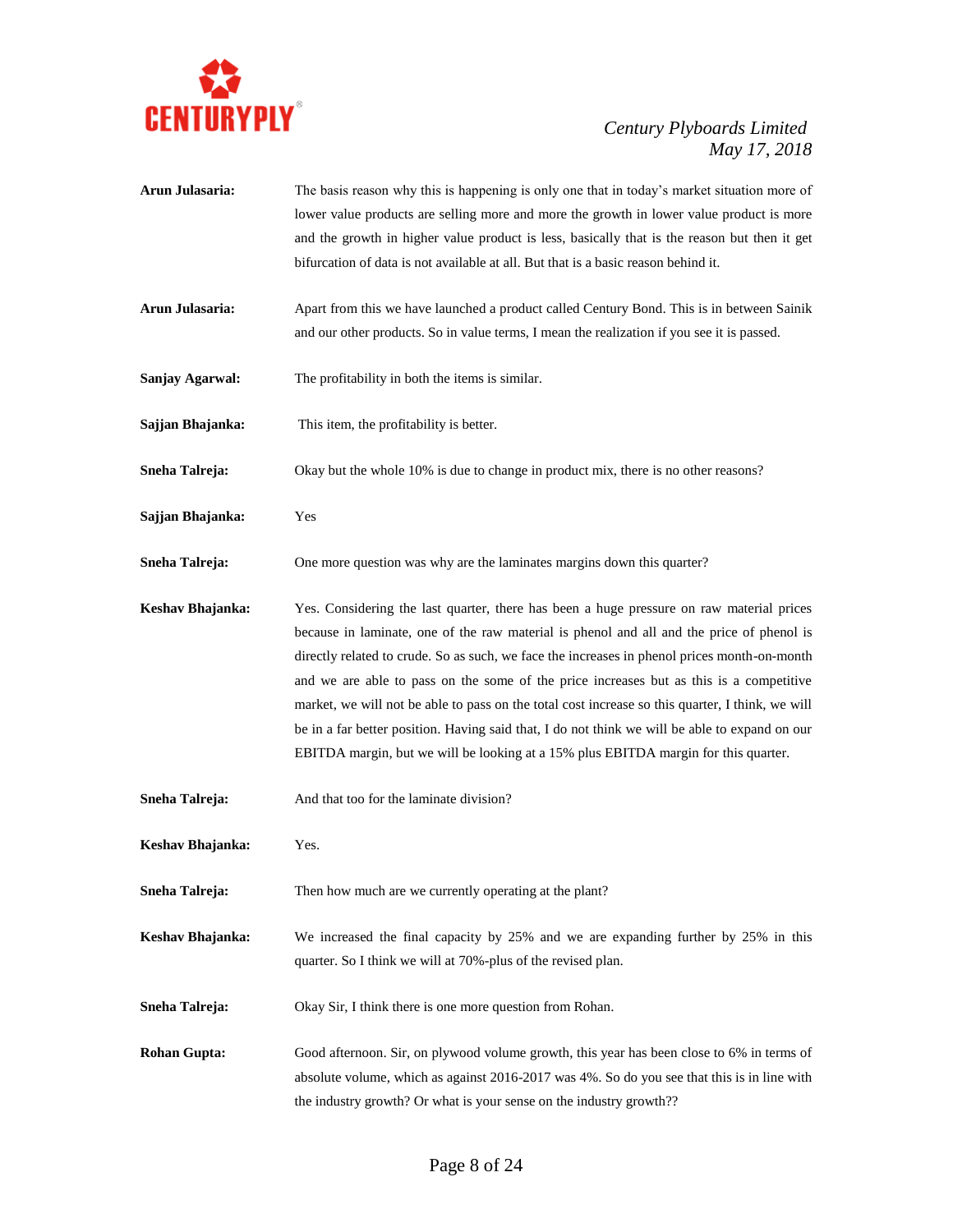

- **Sanjay Agarwal:** Presently, you see, so much of MDF new plants are coming into the system and the economy as a whole. You already know that economy, as a whole is also not doing really very well. But our growth, I think, in this quarter will be more than about 9% within this quarter. And the first month has crossed 8.5%. So right now, I think our growth will be 8% to 9% in this quarter. The next quarter should be about, say, maybe 10% or 11%. Last year's growth, was not that good, but in absence of E-way Bill, the unorganized sector, actually, got absolute freedom, complete freedom. There were some plants earlier, which are not now at all. So it was easier to do number 2 business than what it was even before that. So because of such freedom, the market was flooded with unorganized production more and more. Now the restrictions have started because of e-way bill. It will take some more time before the e-way bill is actually taken seriously by the businessmen. Even today, they are trying to find out some bypass system to the present e-way bill also. But we are sure that with reverse charge and e-way bill and all the penalties, in few two months' time, it will take its toll on the unorganized sector.
- **Rohan Gupta:** So Sanjay, sir, just wanted to understand that whether at 6% growth for volume in plywood for our company, I mean, how much lower it is than the industry growth? You must be having some sense on the industry growth rate?
- **Sanjay Agarwal:** Actually industry growth rate is such a data, which I do not think anybody in the industry really knows. If I tell you a data it will be absolutely from nowhere. Until now, we have really not made any estimates from the market. So I do not think it is right on my part to give you how much of the industry grew last year.
- **Rohan Gupta:** And as you also said that the large part of this growth and volume is coming from the lowend product in plywood. So probably in the premium end, we have seen degrowth happening?
- **Sanjay Agarwal:** There is no degrowth at all. There are certain branches, like, if you go to Chhattisgarh, or if you go to a market like Odisha, where we see some premium products degrowing, but the markets like West Bengal or Bombay, Gujarat, North India, they are all growing in the premium products, but area like Chhattisgarh, or MP, they are actually in degrowing in premium products.
- **Rohan Gupta:** And with a current pressure in the raw materials, you see that the pressure on or commercial veneer business will remain under pressure? Or will not be able to sell under commercial veneer?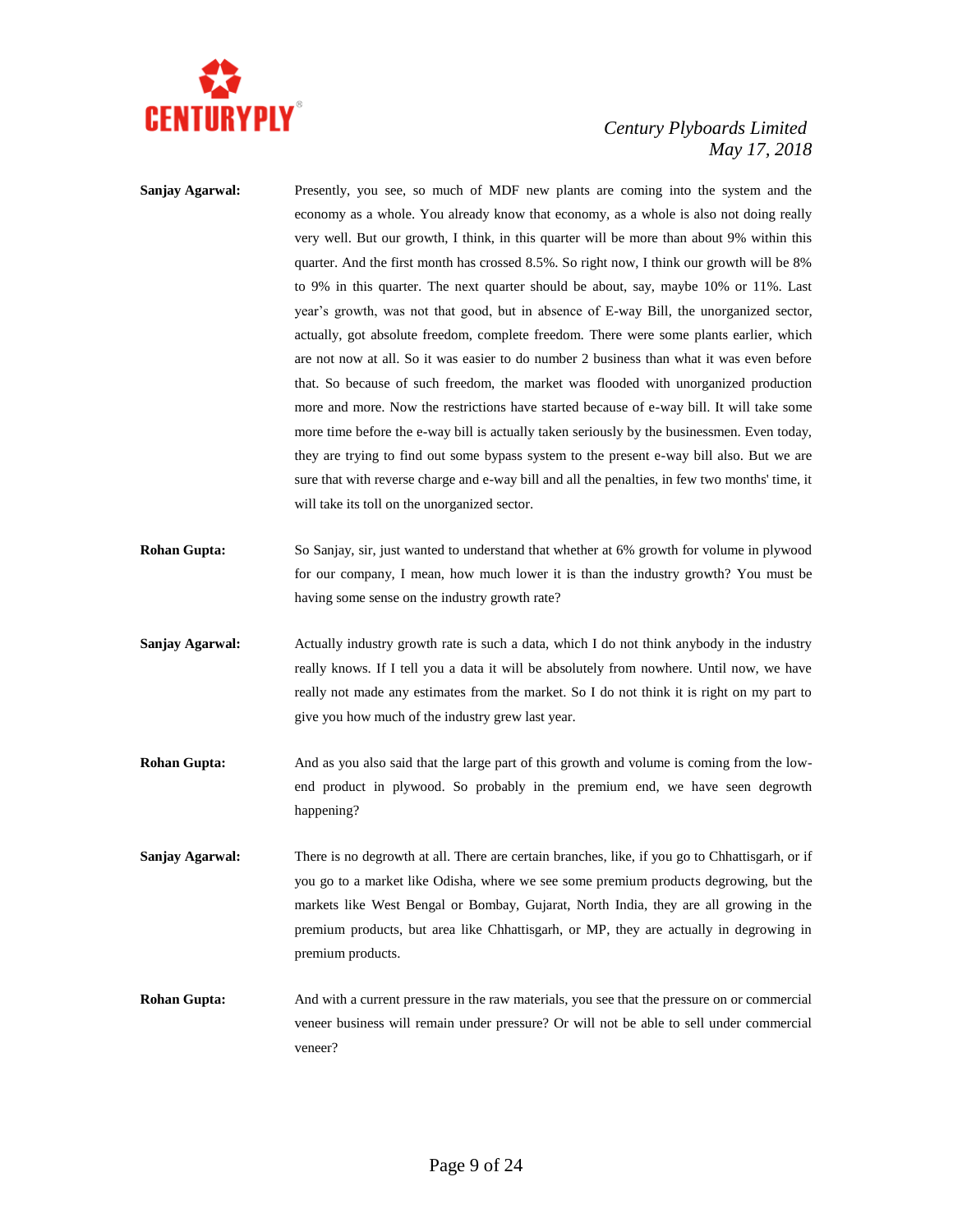

- **Sanjay Agarwal:** Commercial veneer will take a change, complete change. But until now we are secured for few more months and we are looking at putting up a unit in Gabon, which we have not decided till now. The whole industry is passing through a change. I think things will stabilize within next one year or so. Mr. Bhajanka will take it.
- **Sajjan Bhajanka:** Now we are doing another experiment, the whole year in Gabon, there now lot of units and every units, we are putting up multiple batching. So that way, we can say more than 60 or 70 peeling units have started there, much more than that, maybe 100-plus peeling units have started in Gabon. So there is a very huge capacity that is competing amongst each other. But in our production, we have not started using commercial veneer, which comes from Gabon. Still we are using the Solomon veneers, which is much better than Okoume. But we have started marketing of the Okoume veneer. We are buying now on daily basis material from those units and on the trial basis, we have established marketing. So the results are quite good. Because they are hardly making \$50 a cubic meter by going all the way to Gabon manufacturing there, bringing to India and in marketing, we are selling more than that, \$80 to \$100 per cubic meter so that Okoume but we have started getting the Okoume. And the one new like we are trying now, another veneer from Africa from Southern Africa. So the trial we have taken and results are very promising. So maybe in two or three months, more of that will start. So if it comes, then it will totally replace the business for the Keruing.
- **Rohan Gupta:** Sure, sir. But just one more question on MDF, before we get into queue again further question. Sir, what are the reasons for drop in the profitability for MDF this quarter, I mean while we have already established the MDF plant in the first quarter itself?
- **Arun Julasaria:** We (not audible)

**Rohan Gupta:** Sanjay, Sir, sorry, we cannot hear you. If you can please speak a little bit louder.

**Sajjan Bhajanka:** Like in the first quarter, we mentioned some materials, which was below standard. It was not of the good quality, but definitely we could not isolate and we could not sell it and in the next quarter we could sell that low quality in the long-term interest of the company, we decided to destroy that material, not to market, leave that material and due to that there was loss in the profit and again.

- **Moderator:** Thank you. Sir, we have next question from the line of Prashant Kutty from Sundaram Mutual Fund. Please go ahead.
- **Prashant Kutty:** Thank you for the opportunity, Sir. So firstly, just wanted to check up you just said that you are looking at a volume growth of about 13% to 14% in the plywood segment for FY 2019.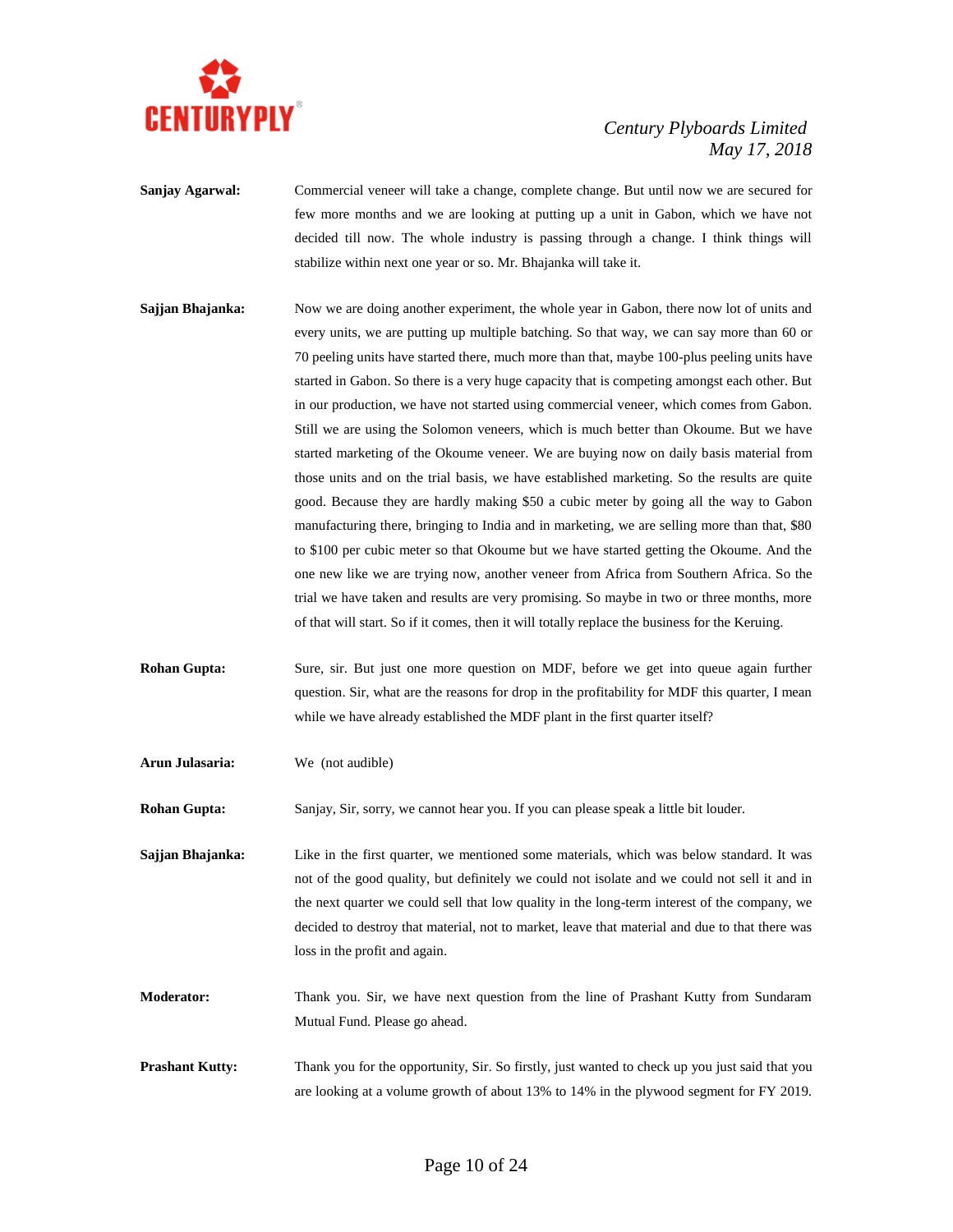

Just wanted to check over here, are we again expecting the lower end of plywood or the middle plywood to grow again faster over year? Or are we expecting growth to be across the board?

- **Sanjay Agarwal:** We are mostly expecting growth in the lower segment. Of course, we are expecting about 7% to 8% or 9% in the prime segment also, but Sainik PF we have launched now has achieved a very good response in the market. The board, which we have launched, has got a very good response in the market. So the growth in these two areas, we are expecting really much better. It is, of course, all depends, that is why we have taken the growth of 14% that is what will certainly achieve.
- **Sajjan Bhajanka:** This business market is more or less saturated. Now the migration of demand from unorganized to organized is starting in the lower segment. So further growth like expansions will be there would be based on that, the lower segment migration from unorganized to organized. And for that, we are bringing different brands in the lower segments.
- **Prashant Kutty:** Okay. No Sir, the reason is to why I am asking that is because if you are saying that if next year my lower and my mid end is going to grow faster than my premium end, I am wondering, how do I still maintain my EBITDA if my raw material costs is going up? So I am just trying to understand that part that, as my lower and middle will grow faster than and my raw material will also growing, how am I going to maintain EBITDA margins?
- **Sajjan Bhajanka:** Well, for the lower segment the raw material cost is also is less like for higher segment, we use hardwood, which is much costlier. For lower segment, we use soft board like poplar and other plants and timber. So the other I would say, margin in the lower segment is better than the higher segment.
- **Prashant Kutty:** Margins in the low segment is better than premium segment is what you are saying?
- **Sajjan Bhajanka:** Yes, because the sometimes we buy also, we outsource lower segment. So then even it comes from SSI and other things so their overheads are less and they are very competitive.
- **Prashant Kutty:** Okay. And Sir, do you think that this particular year, you have any scope for price increases, because you said that your raw materials cost have been under pressure for almost more than a year now. So any scope of price increases that you're looking at this particular year? Or you think without that itself you can maintain these margins?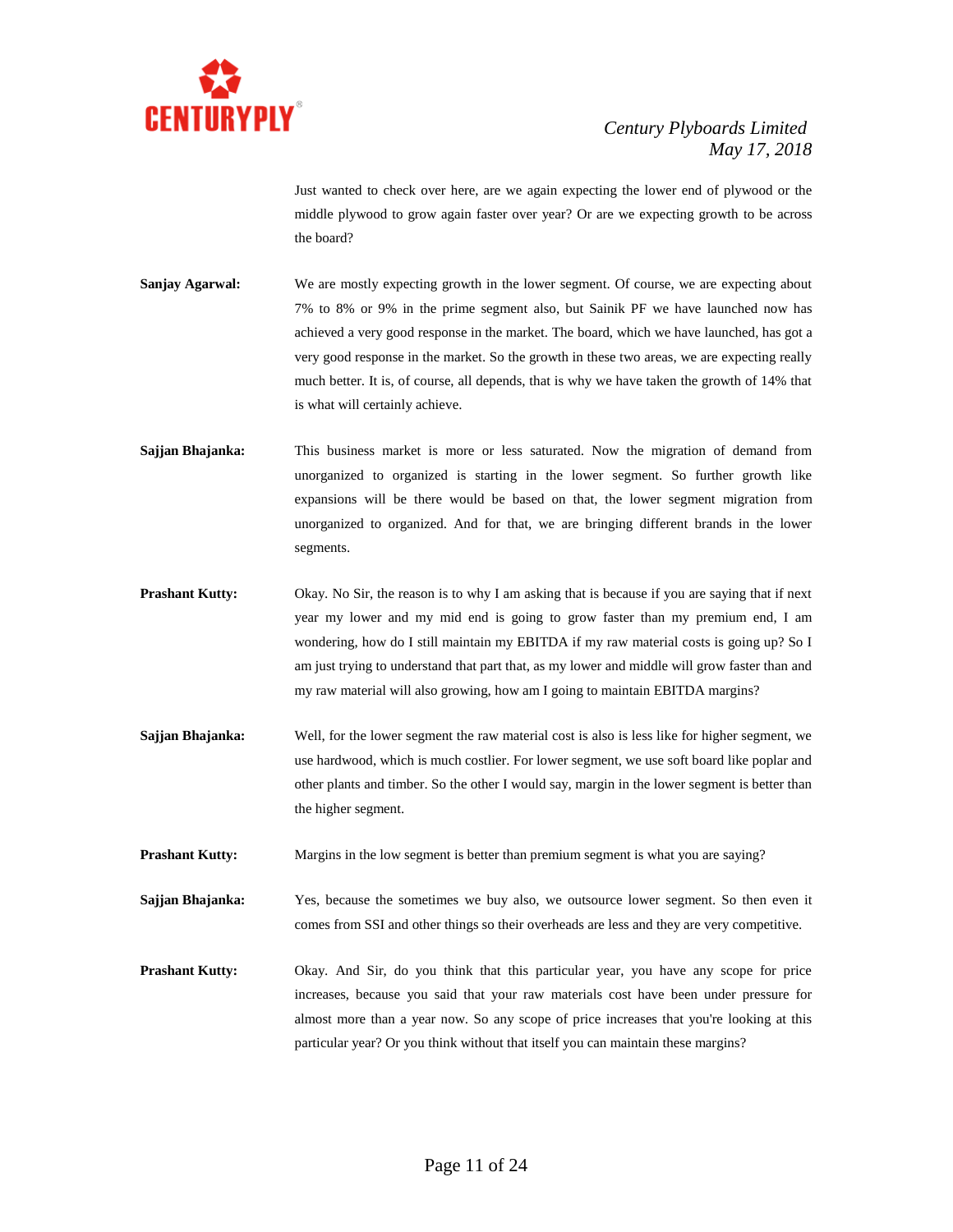

- **Sanjay Agarwal:** Okay, so we have taken up a price increase already. That's been decided. So we are increasing the prices from June 1. I think, implement may take another 10 to 15 days. So by mid-of June, the price increase will be established.
- **Prashant Kutty:** Okay, in plywood?

**Sanjay Agarwal:** Yes. But this is only to suffice for, I think, most of the cost we could not pass on earlier, will only suffice for that. So we are not expecting any increase in EBITDA. EBITDA could stay around 15%-- 14.5%, something like that.

**Prashant Kutty:** EBITDA could be 14.5% to 15%?

- **Sanjay Agarwal:** Yes, yes.
- **Prashant Kutty:** So the next question is regards to the laminates business. Sir, I actually did not understand this part that you again said the cost are increasing over there, you have taken the price increase. Next year, you are took looking at an EBITDA number of about 15%. Now if I look at this year gone by, our EBIT number was almost about some 12%, which we reported in the quarter, in the full year, which is almost, again, lower than previous quarter as well. So just trying to understand over here, when can we get back to that 14%, 15% kind of EBIT number as far as laminate is concern because you also said you have taken some price hikes as well?
- **Keshav Bhajanka:** Okay, if you look at the previous year, without the forex EBITDA in laminate was 15.2%. Last quarter, as I told you, we had certain price increases, price increases, which we are being passed on, so I think we will be able to maintain this 15% EBITDA and the basic reason behind the lower profitability last quarter was the fact that raw material prices increased and those are being passed on to the market.
- **Prashant Kutty:** Okay. But despite having a higher growth, which we are anticipating in the next year and taking away the price increases, you're not seeing an expansion in our EBITDA margin?
- **Keshav Bhajanka:** You see, we are passing on the cost increases, but around higher volume we are also created higher capacity. So the cost associated with that. And we have already expanded capacity by 25% and further 25% expansion we will get in this quarter itself and operating cost have also increased. As such, we also increase in EBITDA margin, for that we will be looking to maintain these EBITDA margins for the current year for sure 20% growth.
- **Prashant Kutty:** Okay. And my last question is on the MDF side of the business, sir. In terms of the MDF, Sir, how is the overall market demand really panning out over here? And then just an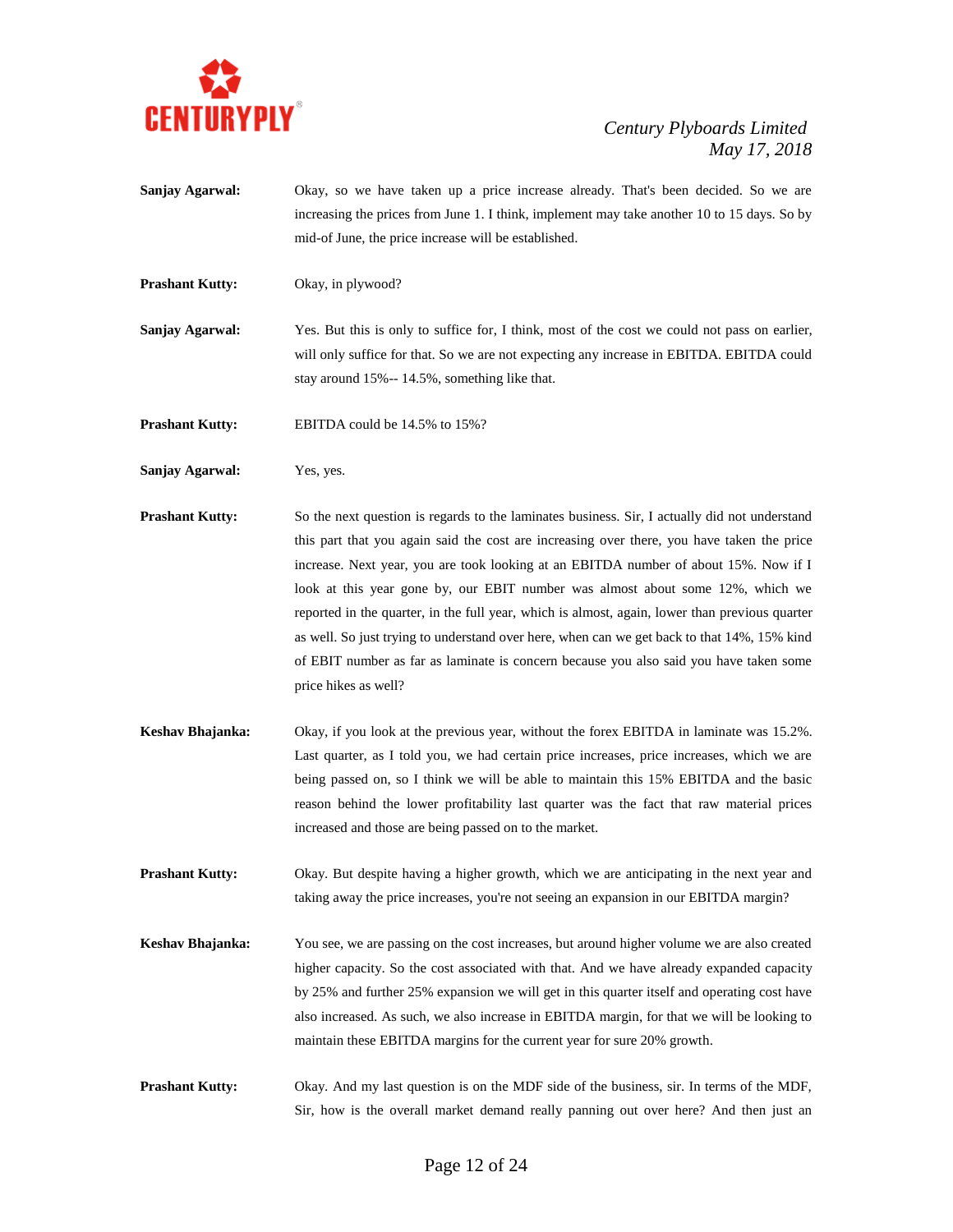

extension to that, Sir, what is our current utilization level? If you could just tell us in terms of that?

**Sajjan Bhajanka:** For MDF, there are 2 segments: one, is the OEMs, like the readymade furniture's and others. So that segment is growing in India. And more like start coming up, manufacturing readymade furniture's and the existing players they are also expanding their capacity. Another segment is the retail business. So like the particleboard, generally is not used by the masses. It goes for the organized manufacturing and the OEMs only. But MDF, quite unlike particleboard, is now getting acceptance from the normal user for household furniture's and other things and this is expanding really fast. And so one worry is that partly it will eat up the lower plywood market. So maybe it will hamper like growth of plywood but the MDF will grow faster because with the new areas we have used that will promote MDF and partly the replacement of the plywood and partly by the readymade furniture makers. But I think once earlier I have shared with you, there was a layer for 20 years the only 200 cubic meter capacity was there. And there are Mangalam and New Chem; they could not sell the product. And both of the companies went for BIFR. After that, within a span of two years, 1200 cubic meter capacity came Green, Bajaj Hindustan, Sirdi these all people, and the entire material was sold within two years. So 200 to 1200. And then now it is around 4000 cubic meter capacities. So more or less, everybody is able to sell the product. Maybe not at 100% capacity, but market is growing very fast. Now MDF is available with plywood shops, for the household use it is available and like for photo frame, for handicrafts, for partition, for roofing. So there are many more uses as it is finding.

**Prashant Kutty:** So what is the utilization level at this point of time in the plant?

**Sajjan Bhajanka:** Now we are running at around 70% capacity.

**Prashant Kutty:** 70% and the quarter gone by...

**Sajjan Bhajanka:** And 70% means it is of the installed capacity because still our plant is new, still we are doing a lot of experiments, still we are facing some initial trouble like some mechanical problem, other things, other technical problems. So mostly, if we could have run it under the higher this thing, so I think we could have sold the higher products. So now last week or so it is running at 80% capacity and maybe going forward this year we shall achieve overall capacity utilization of 80%.

**Prashant Kutty:** FY2019?

**Sajjan Bhajanka:** Yes.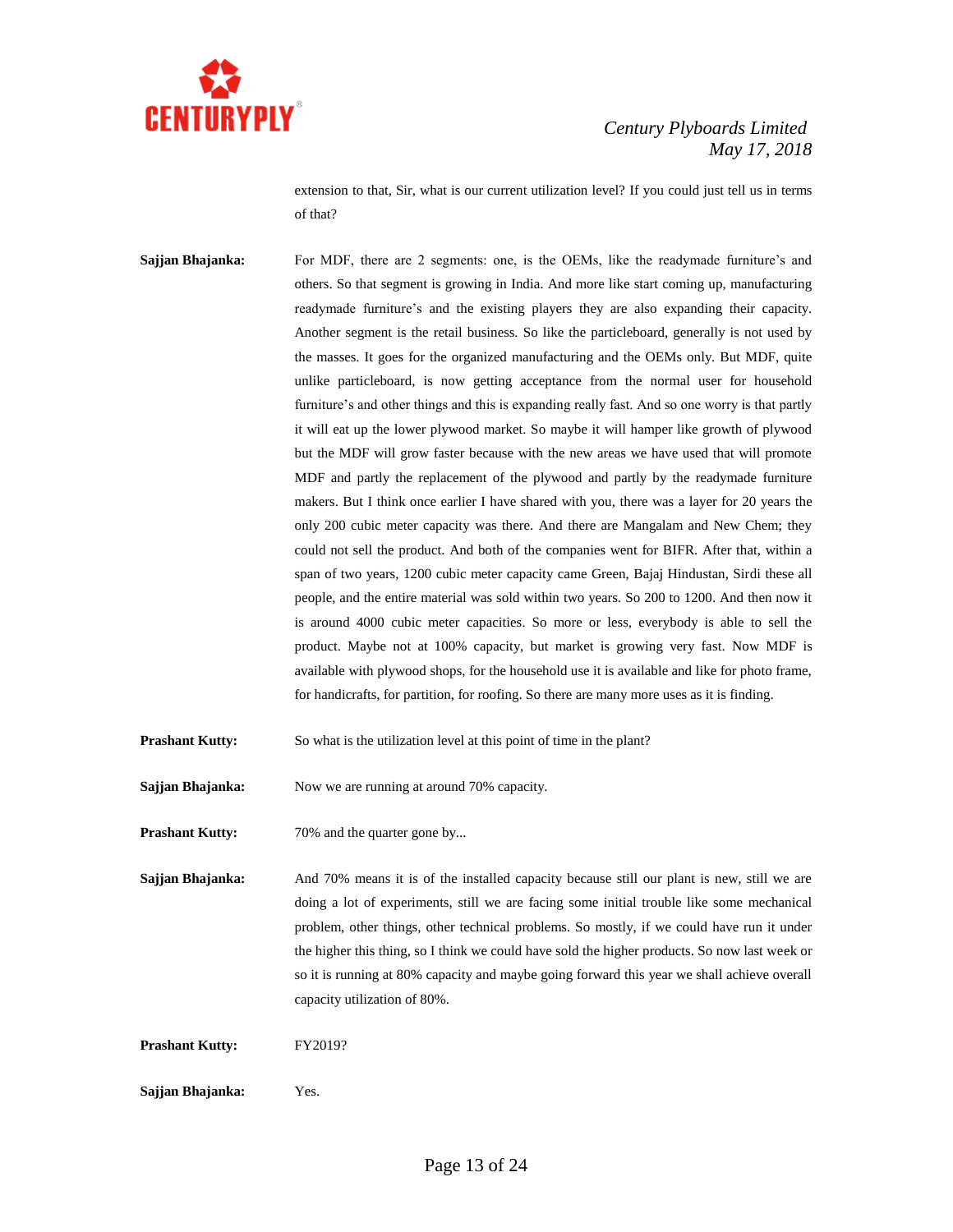

**Prashant Kutty:** Thank you very much Sir.

**Moderator:** Thank you Sir. We have next question from the line of Kaustav Bubna from Rare Enterprises. Please go ahead.

- **Kaustav Bubna:** Yes, just wanted could you comment on this new capacity that is coming from Action, Greenply etc., lot of capacity of MDF has been dumped into the market at once. So few brokers, I mean, reports have been talking about glutton realizations because if there is an impact of margins for the next one, two years. So what is your opinion on that? And what is your opinion on the margin impact because of all of this and realization impact because of all of this capacity coming in at one time?
- **Sanjay Agarwal:** Equally the capacity is nearly increasing, but you need to understand that all of South Indian market depends on imports. In the last about 18 months or so the dollar has increased….
- **Kaustav Bubna:** We cannot hear you Sir.
- **Sanjay Agarwal:** The capacity is really increasing because Greenply is coming up with a big plant and Action is increasing some capacity, but the South Indian market basically depends on import. A lot of import is happening even today. So some prices will fall, which nobody can stop, maybe 4%, and maybe 5%, maybe 6%. But because of the appreciation of dollar and the falling of the indigenous prices, the difference between imports and local will be very, very low, and we expect the imports to stop practically in next three months to six months time. That will actually increase our market in a very big way. So the moment the import stops, I expect that whatever capacity is coming in to the system will be consumed very easily, even if not the total capacity, maybe 60%, 70%, 75% of the capacity will be easily consumed in the country itself.
- **Kaustav Bubna:** Why would import stop?

**Sanjay Agarwal:** Imports will stop because already 5% maybe the dollar appreciation. And another reason will this prices in India will fall a little bit because of all this competition happening, some prices has to fall.

**Kaustav Bubna:** So for FY2019, what is your realization guidance for MDF and your EBITDA margin guidance?

**Sanjay Agarwal:** We are looking at about 20% EBITDA for FY2019.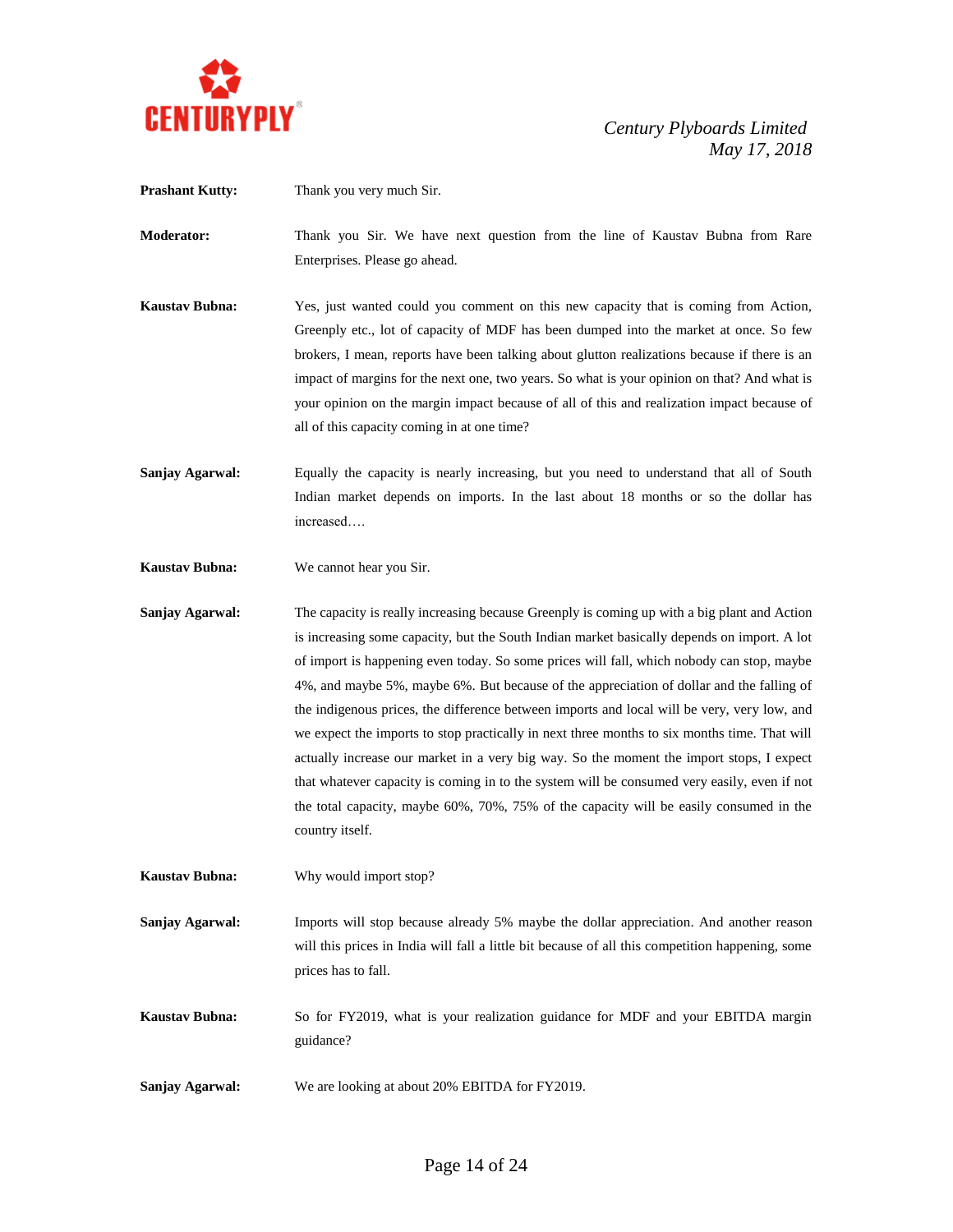

**Kaustav Bubna:** 20%, that means a considerable drop in realizations?

**Sanjay Agarwal:** Not considerable, but because of so much of capacity coming in and I expect another thing actually. In some time, if the imports really stop the way we are expecting it to happen, the Indian market for us will become really very, very good. So we will be able to increase our prices, maybe by the year-end, number one. And number two all these new factories are importing their machineries on some import obligation. So maybe about 15% to 20% of their production they will have to export for that export obligation, which will not be coming into indigenous market at all.

**Kaustav Bubna:** So you are not exporting anything?

**Sanjay Agarwal:** No, we are not into export. We do not have any obligation. But all these people are on export obligation. They will have to export 15%, 20% of their production to outside India. So that much of capacity is not getting into Indian market.

**Kaustav Bubna:** Okay and how is the architect response to MDF. Because I mean, they have been using plywood and getting the excess improving the product image in the eyes of the retailer - the architect. What are you manufacturers?

**Sanjay Agarwal:** See, architect is a person who is very well and highly educated. He goes around the world. He has been seeing MDF for a very, very long time. So he is a person who is not averse at all to MDF. The problem does not lie with the architect. The problem lies with the small contractors, who is actually coming to a middle-class home and making things because it is not easy for him to use MDF. He does not know how to use MDF. So we have taken up even our competition and we all have taken up in a very big way to train them. We have created teams, which are going around, which are making such meets, which we call them as carpenter meets. And then we are training them. There is a standard SOP through which we train them how to use the tools, how to use the MDF, how to cut it, how to screw it, how to fix two things together, how to press, laminate on it. All those things we train them in a session of two, three hours. So slowly, slowly that will pick up and that is going to increase the consumption of MDF. If you go today to a shop maybe even in Mumbai or Delhi, you will find that particleboard did not take a space in retail shops, but MDF is taking space into retail shop. Everywhere, maybe across the 50000, 60000 shops across the country, maybe already 5000 shops or 7000 shops have already started keeping MDF, which never kept particleboard.

**Kaustav Bubna:** Okay. So I just also wanted to understand, when IKEA comes to India they mainly use particleboard, right? All of IKEA's furnitures mainly particleboard and you guys are one of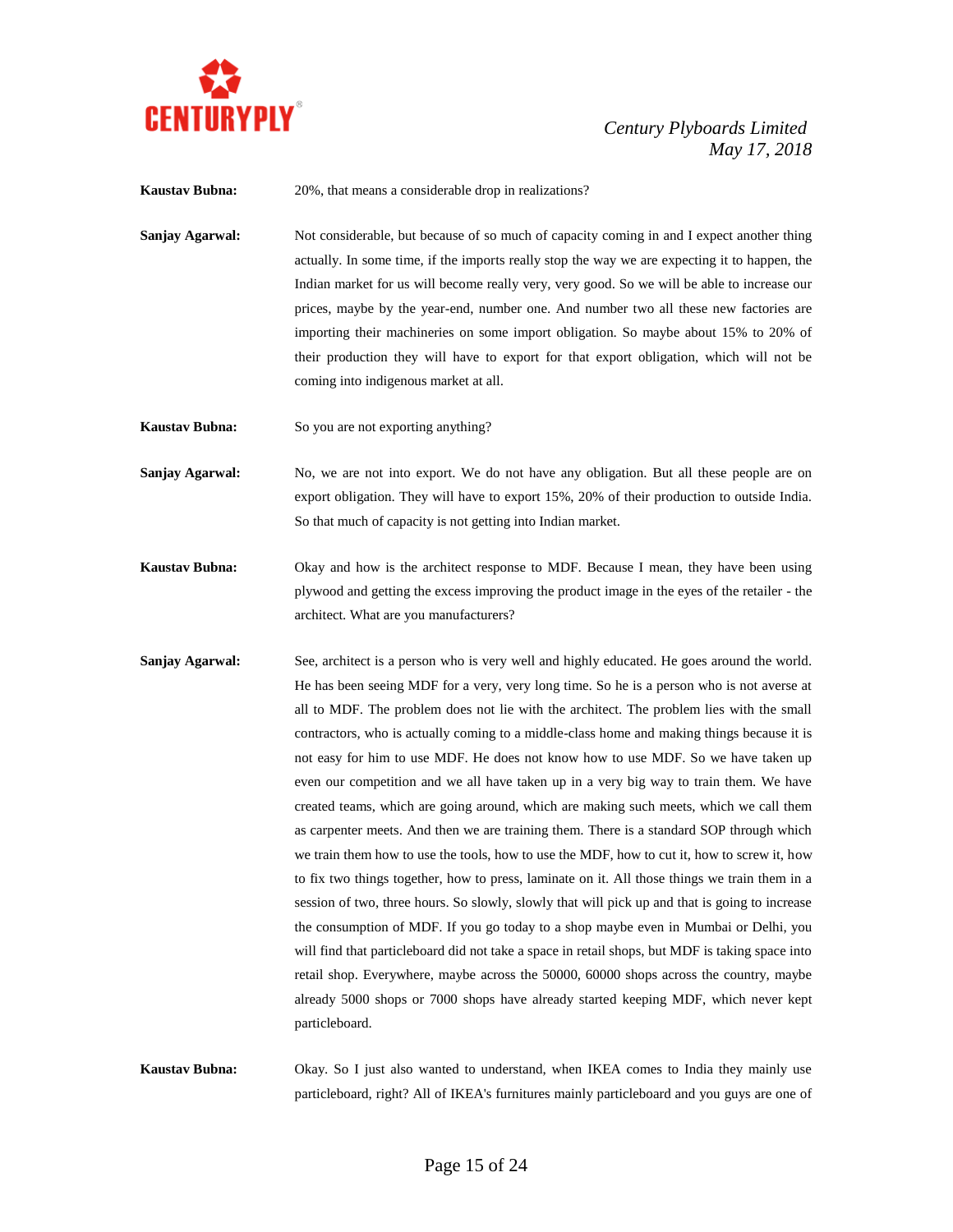

the only organized listed players who manufactures particleboard so what benefit from IKEA coming into India will they source particleboard from you? How does it work?

**Sanjay Agarwal:** Yes, we have already approached them. We have not entered into any contract till now.

**Kaustav Bubna:** They have not spoken to you or what you have approached them?

**Sanjay Agarwal:** No, no, we have approached them and to be very frank with you, the particleboard furniture also has a lining of MDF on it. So very thin MDF is used on the face of a particleboard to give it a very good finishing so that varnished can be done in a better way. So the consumption of MDF is there in every piece of furniture, actually.

**Kaustav Bubna:** How is the acceptance of low-pressure laminates, because that is MDF, right, prelam MDF?

**Sanjay Agarwal:** Prelam MDF, yes. Prelam MDF and prelam particleboard are used by all the OEM, those who actually manufacture furniture on machinery.

**Kaustav Bubna:** So your capacity is 70% utilized right now, about Rs.60 odd Crores of revenue or whatever. How much percentage of that is prelam?

**Sanjay Agarwal:** You see, in MDF, prelam will be about 15% of the total capacity that gets consumed because that is the standard in India till now. So that is why I am giving you that data. We do not have still the experience, but our competition and everybody else use about 15% to 17% of MDF is being sold on prelam. But as far as particleboard is concerned, we expect that we will be selling our 100% particleboard capacity as prelam only. Of course, it is taking time. I think, even 30%, 35% till now is not prelam. But yes, we are converting slowly.

**Kaustav Bubna:** Thank you. That is it from my side.

**Moderator**: Thank you Sir. We have a next question from the line of Jiten Doshi from ENAM Asset Management. Please go ahead.

**Jiten Doshi**: Good afternoon Mr. Bhajanka. I have only two questions, one is that what is the sustainable growth rate if I take a two to three year view, you have talked about 25% growth rate for the current year, but if I go beyond what sort of growth are you planning for your company because are very bullish on the GST being introduced and the growth prospect is going ahead that is my first question, second is how are we dealing with the forex impact on a longer term basis, so just these two questions?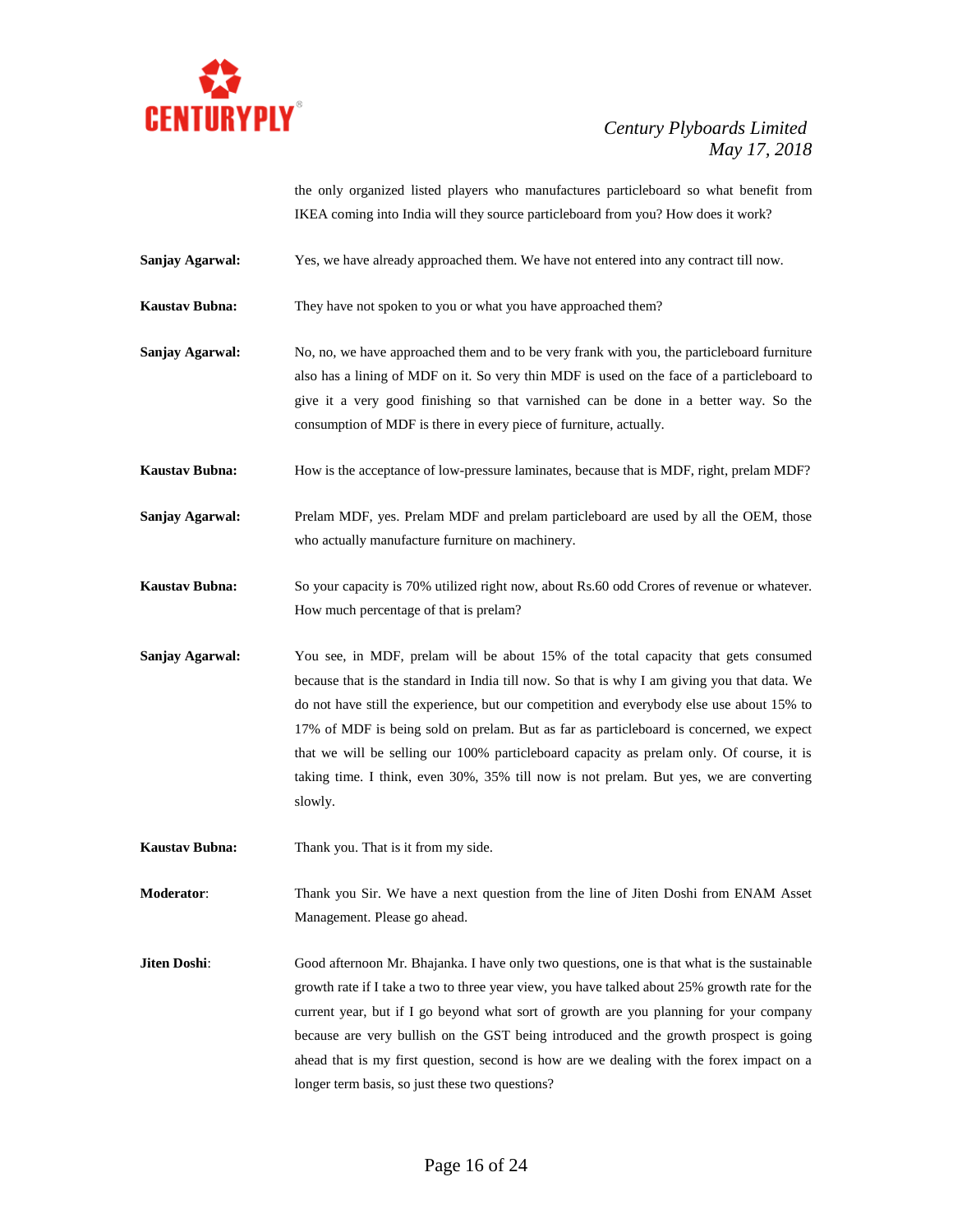

**Sajjan Bhajanka:** For last 14 years, we were following a policy of no hedging, which we stopped 14 years back in the year 2004. If we have kept our entire dollar hedge 2004 onwards, so now our cost would have been around Rs.7 per dollar. So maybe in between we had 2 shocks: One was in 2009-2010 and another was 2011-2012. But within the very next year, we recovered the entire loss. So when we collaborate to the hedging cost, so our loss minus any cost was made up in the very next year. So with all together, yes, in detail there are last year, we earned Rs.15 Crores by not hedging plus hedging cost. Our profit was Rs.15 Crores, plus we saved hedging cost. This year, even if we have hedged the entire thing, then the hedging cost would have been more than the Rs.7 Crores loss, which we have incurred. But now, it is a little jittery, and the devaluation in rupees is very fast in last 15 days. So now we are taking a very close look at it and what we have reduced our exposure to a very big extent. And there is some natural hedge in the company, like we export. And so almost one-third of our exposure is covered by laminate. And gradually, we are reducing it, because import of timber for veneer and other things, we are consuming more forex. And another silver lining is that we produce two products, which are import competitive, traditional particleboard and MDF. So that way, our sustainability in particleboard MDF is better now with imports cost increasing, due to the rise in dollars. So this is one thing. And the second thing, you know the company from last so many years, we have seen it, our sacrosanct target is 25% growth by hook or by crook, by some acquisition, by some other thing. So 1997 onwards, we have more or less maintained 25% growth. That time, our turnover was around Rs.64 Crores. So from Rs.64 Crores we have reached to Rs.2000 Crores. Next year, it will be Rs.2500 Crores. And then we are expecting many more opportunities. We have many proposals, which is about some takeover or something or acquisitions. We have complete capacity increase our aim is to take 25% growth.

**Jiten Doshi:** Sure, so even without acquisitions would you be able to grow at least 20% to 22%?

**Sajjan Bhajanka:** Yes, we are expanding capacity, now it is going to be in view of new capacity, optimizing existing things like next year in laminates within a year, we should increase it by 40% to correlate it to the EBITDA so that would be 67% of our existing capacity. Similarly in laminates, another unit is coming up so that will increase our sales by 60% and in plywood also we are doing.

**Jiten Doshi:** And where would you see the sustainable margins in the future?

**Sajjan Bhajanka:** Because of the brand pull, to some extent, we are in position to dictate the prices, but every price increase puts some stress in the availability. So we keep a balance. But ultimately, profitability we have to maintain, because without that, we cannot sustain. So our target is of net profit of around 10%, so that we always try to protect.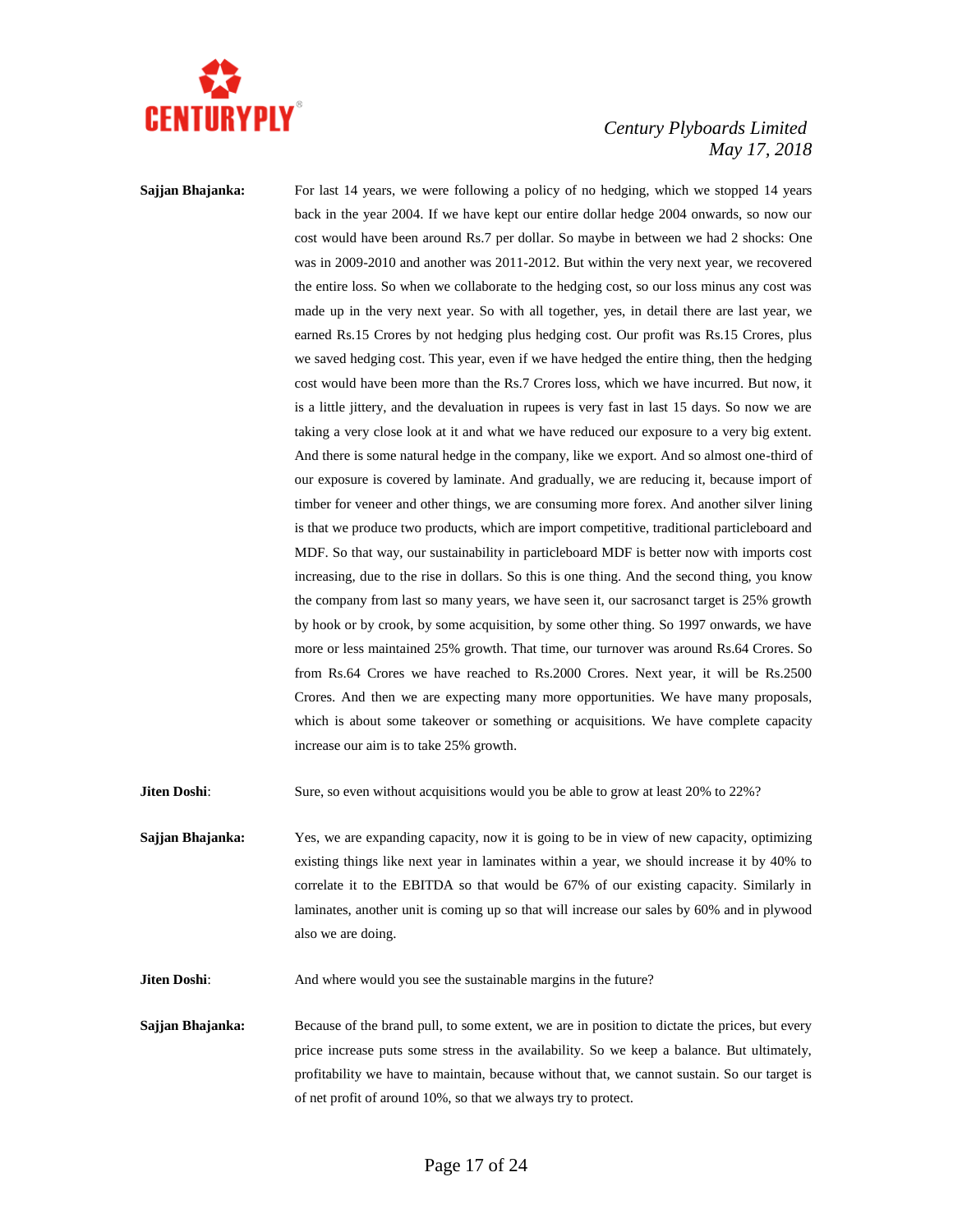

| Jiten Doshi:         | Thank you so much. That was very useful and all the very best for the current year.                                                                                                                                                                                                                                                                                                                                                                                                                                                                                                                                                                                                                                                                                                                                                                                                                                                                     |
|----------------------|---------------------------------------------------------------------------------------------------------------------------------------------------------------------------------------------------------------------------------------------------------------------------------------------------------------------------------------------------------------------------------------------------------------------------------------------------------------------------------------------------------------------------------------------------------------------------------------------------------------------------------------------------------------------------------------------------------------------------------------------------------------------------------------------------------------------------------------------------------------------------------------------------------------------------------------------------------|
| Moderator:           | Thank you Sir. We have a next question from the line of Manish Agarwal from JM<br>Financial. Please go ahead.                                                                                                                                                                                                                                                                                                                                                                                                                                                                                                                                                                                                                                                                                                                                                                                                                                           |
| <b>Achal Lohade:</b> | So on the ply business first. You said the less of the high grade ply was sold in the fourth<br>quarter. So the adverse product mix on top of that, we had the higher raw material cost.<br>Could you please elaborate how or what has driven the margin expansion from third quarter<br>to fourth quarter from about from 13% to 15%-plus?                                                                                                                                                                                                                                                                                                                                                                                                                                                                                                                                                                                                             |
| Sajjan Bhajanka:     | One thing I would like to clear raw material for higher products are different for the lower<br>segment is different. So the stress on the raw material prices means for the higher segment.<br>So that will make up by increasing the price. And lower segments are basically the<br>plantation wood available in the country there also at times the stress on the prices. But<br>again, that has to be passed on to the market. And it is very wide-based. So like the<br>unorganized player, these things they do not have absorbing or sustaining power. So in that<br>case, for the lower segment, the price change would be immediate. If there is increase in the<br>raw material cost of lower segment, immediate reaction would be there in the market and<br>price will increase. But for the higher value product, we cannot do many times in the year,<br>hardly once or twice the revised price. So that we have been maintaining so far. |
| <b>Achal Lohade:</b> | Okay. So for the quarter, you are saying, basically, we have taken a price increase for the<br>low-end product? Is that the right assumption?                                                                                                                                                                                                                                                                                                                                                                                                                                                                                                                                                                                                                                                                                                                                                                                                           |
| Sajjan Bhajanka:     | It is for both the products. This price increases we are taking both the segment.                                                                                                                                                                                                                                                                                                                                                                                                                                                                                                                                                                                                                                                                                                                                                                                                                                                                       |
| <b>Achal Lohade:</b> | So both the products actually saw price increase, but realization declined because of the<br>product mix?                                                                                                                                                                                                                                                                                                                                                                                                                                                                                                                                                                                                                                                                                                                                                                                                                                               |
| Sajjan Bhajanka:     | Yes.                                                                                                                                                                                                                                                                                                                                                                                                                                                                                                                                                                                                                                                                                                                                                                                                                                                                                                                                                    |
| <b>Achal Lohade:</b> | How much was the Sainik volume for the quarter, Sir? Like it was 21% in the third quarter,<br>how much is that in the fourth quarter?                                                                                                                                                                                                                                                                                                                                                                                                                                                                                                                                                                                                                                                                                                                                                                                                                   |
| Sanjay Agarwal:      | I do not have detail at the moment. I will let you know it.                                                                                                                                                                                                                                                                                                                                                                                                                                                                                                                                                                                                                                                                                                                                                                                                                                                                                             |
| <b>Achal Lohade:</b> | Okay. And the second question on the MDF. In the third quarter conference call, in the<br>month of February, Sir, you indicated we are earning at about 67%, 68% utilization. Yet if I<br>look at the full quarter for the January to March period, I see a utilization of about 55%. Is                                                                                                                                                                                                                                                                                                                                                                                                                                                                                                                                                                                                                                                                |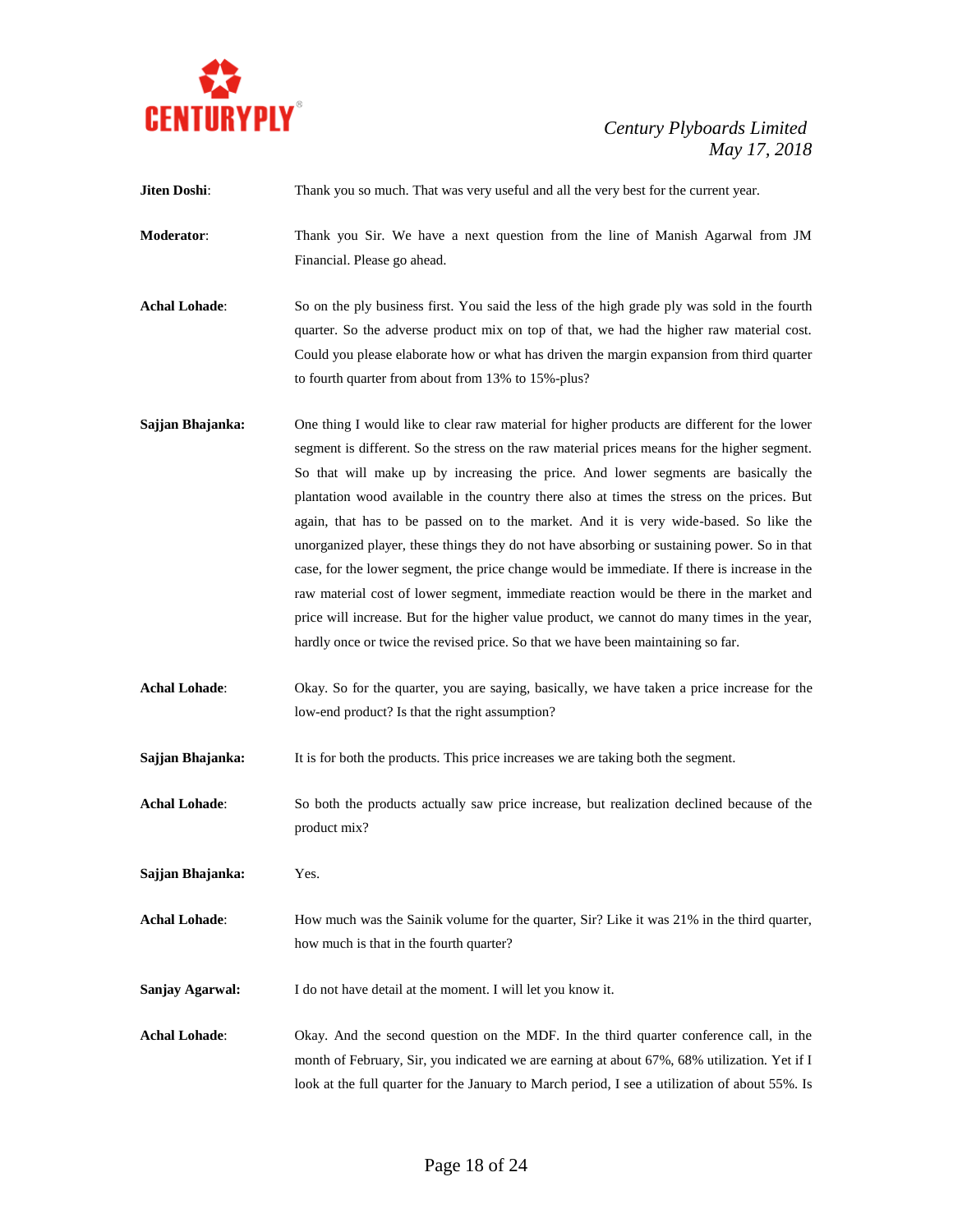

there any significant variation in terms of the utilization from week-to-week or month-tomonth?

**Sajjan Bhajanka:** The 55% is averaged from beginning to now. And now, present power situation is 60%plus. And because we are doing so many improvements also and like now, we have taken a cut down to incorporate a device, which will save 20% glue cost. So a team from Germany is working in the plant and they are changing the glue applicability that technology by new technologies, which we imported at a cost of Rs.5 Crores around and it is being installed. So we shall be the second people to do it. Green, they have earlier done it, and which has saved them around 20% in the glue cost. So similarly, things are going on. And for these things, we have to take a shutdown from two, three days in our designer, we have upgraded the technology, which will save us around 60, 70 units in power. So now with these some technological and others some upgradation, some capacities consume in that. So we are not stopping plants, so far. For want of material, demand or something, we are producing at full swing. Now our policy is whatever market demands, we are giving them. So that way, we are not able to concentrate on profit, and which we have left for the later part.

Achal Lohade: In other words we are focusing more on volume than the profit?

**Sajjan Bhajanka:** At the moment, we want to focus to penetrate the market because we shall be increasing our capacity also and in future we have to put up more plants.

Achal Lohade: Right. Sir you also indicated that you have discarded certain initial production, which was not off higher quality what could have the loss on account of that?

**Sajjan Bhajanka:** About.

**Achal Lohade**: Sorry.

**Sajjan Bhajanka:** Rs.2 Crores.

**Achal Lohade:** Around Rs.2 Crores. So if I adjust that I see our margins actually drop substantially from about 26% to about 20% quarter-over-quarter? Is it possible to explain what could be the reason and how do we look at the margins for FY2019 and FY2020 in the light of you trying to meet the volume rather than the profitability and also going down South?

**Sajjan Bhajanka:** No, no, I think there is some confusion. Because during this period, we have introduced exterior grade also, where the cost is much higher. So the realization is also higher. So now it is not that one-to-one whatever we are manufacturing, there are certain new products,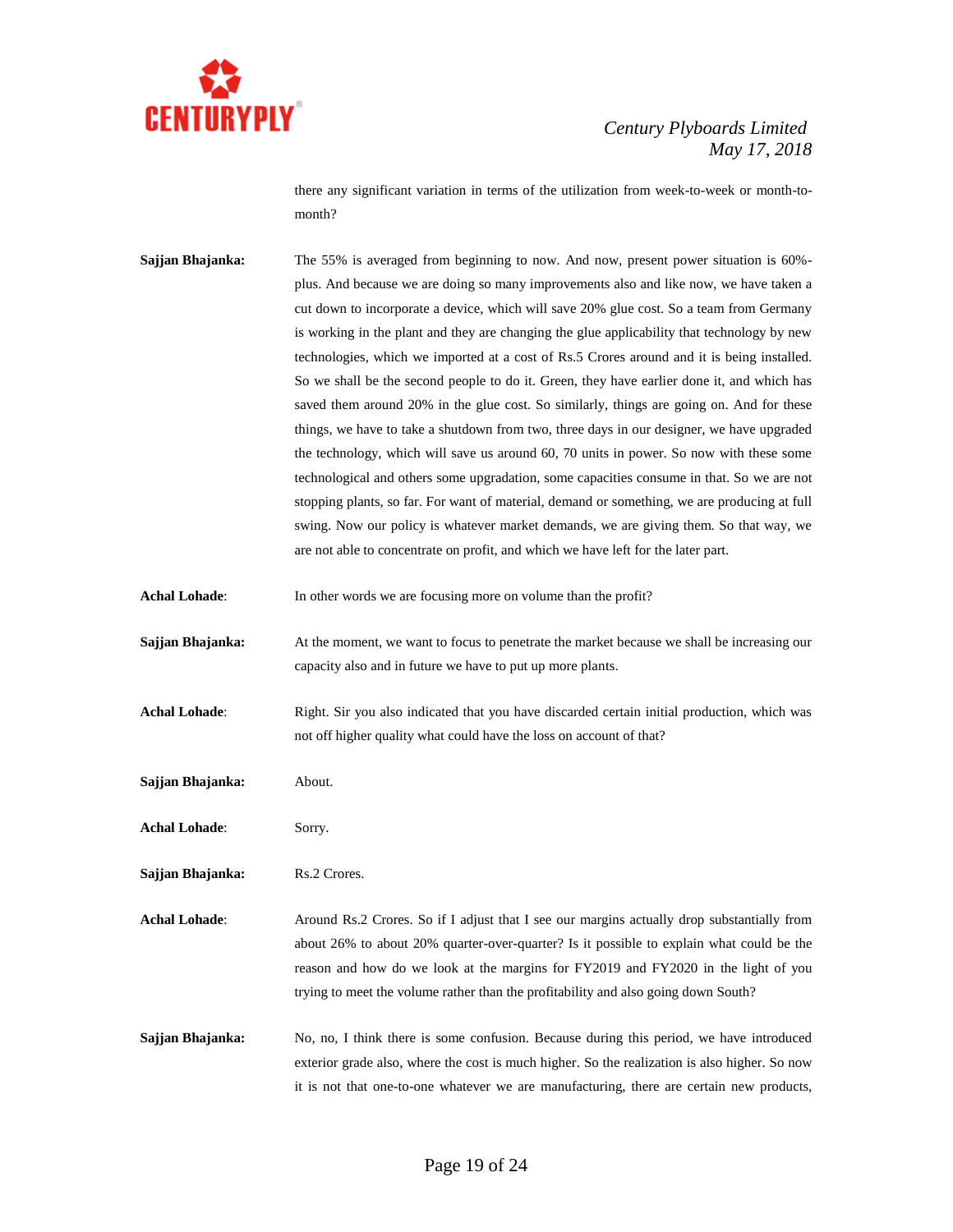

which are going to inventory also. So it is not apple-to-apple. So during this period, we have produced lot of exterior grade. And I think Keshav would be able to give more light.

**Keshav Bhajanka:** I think, the EBITDA for the current quarter, 16%, is at least 20% for last quarter. Amongst the 16%, we have already said that certain material was due to iteration experimentation. Now the quality was not up-to-the-mark. However, during the course of this experiment, we have been able to reduce our raw material cost substantially. As the Chairman just explained, there will be substantial benefit in terms of electricity saving and in terms of glue saving over the next quarter. So in the current financial year, we're expecting a 20%-plus EBITDA from MDF.

- **Achal Lohade**: Yes, I am just clarifying on the same. Just a small request; if you look at the numbers, Sir, ideally one should look at the margin based on the revenues and not including the inventory increased or decreased because that will only create confusion in the analytics purpose.
- Arun Julasaria Normally you are right because generally opening and closing inventory is always the same, but since this is a new plant I feel if we do not factor it then all the ratios will be haywire.
- **Achal Lohade**: Great. I will come back in the queue Sir.
- **Moderator:** Thank you very much Sir. We have the next question from the line of Kritika Subramanian from IIFL. Please go ahead.
- **Kritika Subramanian:** Sir, again, coming back to the same thing about this realization decline. So if Sainik only considered as economy segment or there are some other things also which are considered as economy segment? Because whatever ratio we are putting, we are unable to get the sequential 10% kind of drop, so can you please explain this bit more, Sir?
- **Sanjay Agarwal:** Yes, I will explain to you. You see, there are many segments in the plywood. The top segment is like our prime material, the Century Club. And then the next segment is Sainik. What we have done, we have now introduced one item in between these 2, which we call Bond. So anybody else who's trying to compete with Century Ply brings in a product, which is at this Bond level. But he is trying to go to my dealer and trying to tell him that I will give you product which is as good as Century Ply, and which is 10% or 12% cheaper to Century Ply. So that person actually gets a little enticed into it. Now we are offering this material, which can give a competition to all these second grade brands, not the very, very local brand, but the second great brand, who wants to sell a little cheaper. So that has been accepted by the market very well. Then the third segment is the Sainik PF and the Sainik MR. The Sainik PF is 17%, 18% cheaper to Century Ply and the MR is cheaper by maybe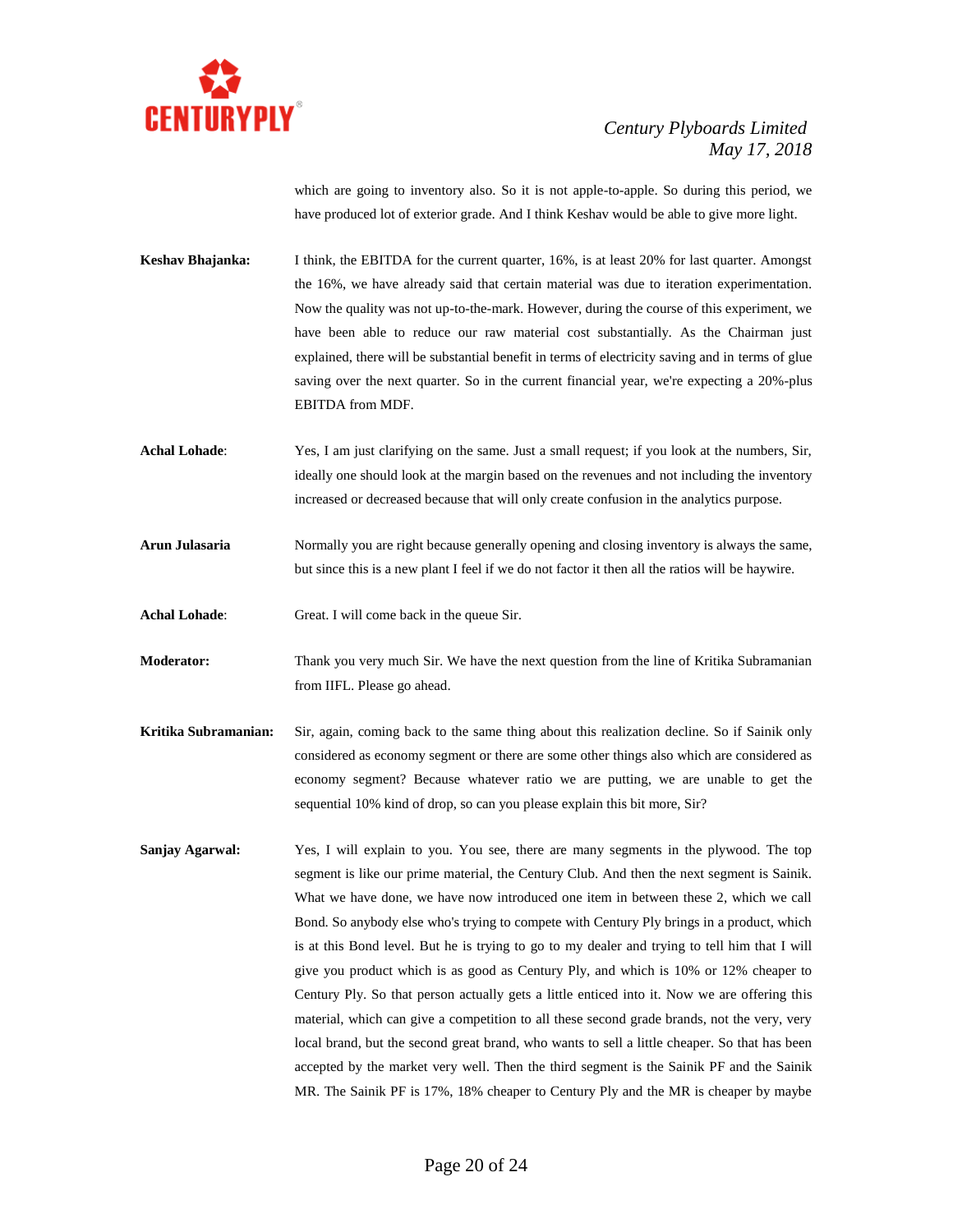

about 25% or 26% to Century PF Plywood. So this is the third level of product, which is a grace in the price level to a product, which any big shop in the country fulfills its material from a good factory who is unable to market, but the shop owner actually market is on its own brand. The Sainik PF and Sainik MR actually are being placed against this kind of a brand. Here now it becomes very easy for the shop owner to sell this material because it has got Century branding and he need not convince, he did not give us after sales service also because after sales service will be provided by Century Ply. So these are the three grades. There is a fourth grade where we do not even think of entering, which is a very, very low grade and we believe that the fourth grade will be replaced by a product which is very, very good, but it is at the price level of MDF. So the MDF will replace that kind of product because MDF is a very, very good product and it has replaced in a very big way that kind of that price range. So right now, Century Plyboards is in a position to offer Plywood and MDF at all levels of the wood panel requirement.

- **Kritika Subramanian:** Okay. Sir, just on the plywood front alone, is it possible to maybe, the exact number is not required, is it possible for you to give what is the share of these economy products for 3Q and 4Q?
- **Sajjan Bhajanka:** Actually, I do not have it ready. Immediately, it is not possible. But if you send us a query, we will give you reply?
- **Kritika Subramanian:** Okay Sir I will take it offline.
- **Sajjan Bhajanka:** Please mail us we will give you a reply.

**Kritika Subramanian:** I just have one question also. Sir, I just wanted to ask as of now since in April and May, have we cut our MDF prices further since commissioning, how is the price trend been? Have we been cutting prices in this particular segment?

**Sanjay Agarwal:** So till March actually, we did not reduce any prices at all. Our production came up to 60% material went to the market and there was no problem in the market. In the month of April, one of our competitions had actually reduced the prices. So the whole industry has been forced to reduce prices by about 4%. But I feel that this is a good move, because we need to stop inflow for import into this country and until or unless we do that, the new upcoming capacities will not be adjured into the system. But if we can stop the imports into India, it will be very, very easy for all of us to survive. As far as the profitability is concerned for MDF tomorrow, I am sure that either the raw material prices or better utilization of the capacity will actually somewhere or other will suffice for it. The total EBITDA may fall a little bit, but still, if we can utilize our capacity getting to the market, entice the consumer to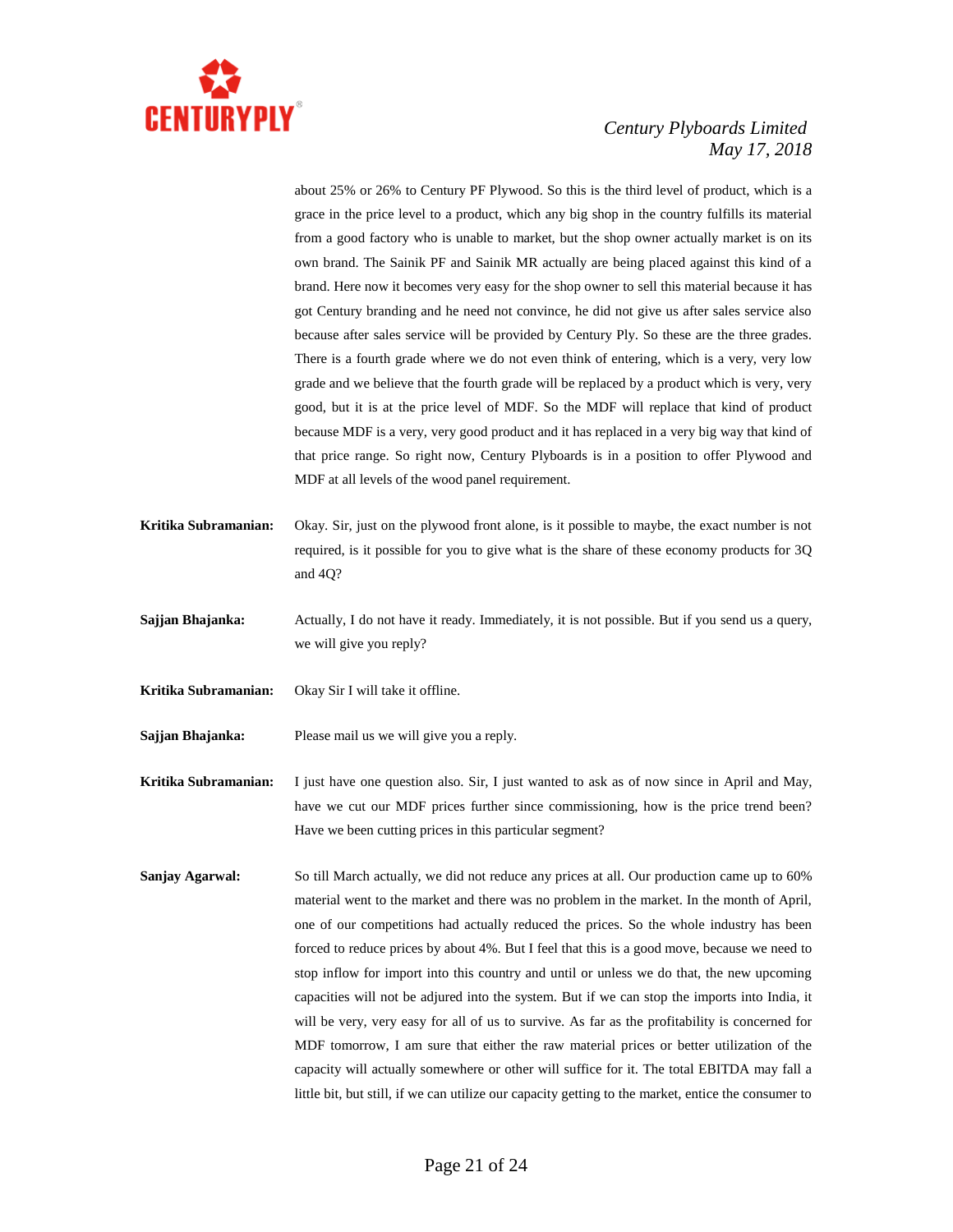

start using MDF instead of the lower grade plywood, I think, ultimately the industry will win.

**Kritika Subramanian:** Sure, right, Sir. Sir, one more thing, in terms of the increase of ply prices from the June 1, could you please quantify what is the average increase in prices there?

**Sanjay Agarwal:** We are looking at increasing about 3%. Yes. It ranges up to 5%, also, in certain products. And in certain locations also, particular location may be a little more invest in West or South, a 3% increase maybe there in East, something like that. It is always a mixture. And actually, we are looking very hard our Chairman has put us on our budgeting and we are looking this year at reducing our input cost also by 1.5%. So I think, that will also help us in maintaining our EBITDA this year.

**Moderator**: Thank you. We have the last question from the line of Pratik Maheshwari from Ambit Capital. Please go ahead.

- **Pratik Maheshwari:** Good afternoon. Sir, I had heard from dealers that there is a new supply chain management system that has been introduced by Century. So just wanted to understand, what is the impact or what is the impact that you are expecting out of this new supply chain management system? And also Sir, last year or in 1Q, you have discussed that we will be taking our outsourcing in big way. So where are we in our outsourcing plans? And also if you could discuss our capex for next two, three years apart from what 25% increase in laminates capacity and 1000 CBM in MDF? That is all my questions.
- **Keshav Bhajanka**: There are quite a few questions. Let me take the first one. In terms of supply chain, yes, we have introduced a different system. We have started to recruit various consultants, which is basically a module whereby we look at increasing the ROI of the distributor by reducing the investment in the form of stock. Alongside this, we also try to optimize the finished goods inventory for the company and reduce that. So the only sign that are very positive in terms of supply chain. I am sure that going forward over the course of this year we should see an improvement in the total number of inventory days that we carry. On distributor, our main objective is going to be to increase their ROE and I think we should be able to do that through the sale. Your second question was related to the growth, right?

**Pratik Maheshwari:** Related to outsourcing?

**Keshav Bhajanka**: So in terms of outsourcing, I believe, we are looking at increasing outsourcing 30%, but it is not going to be a very major impact on us. We have increased our in-house production capacity and utilization and those capacities are going to be increasing over the course of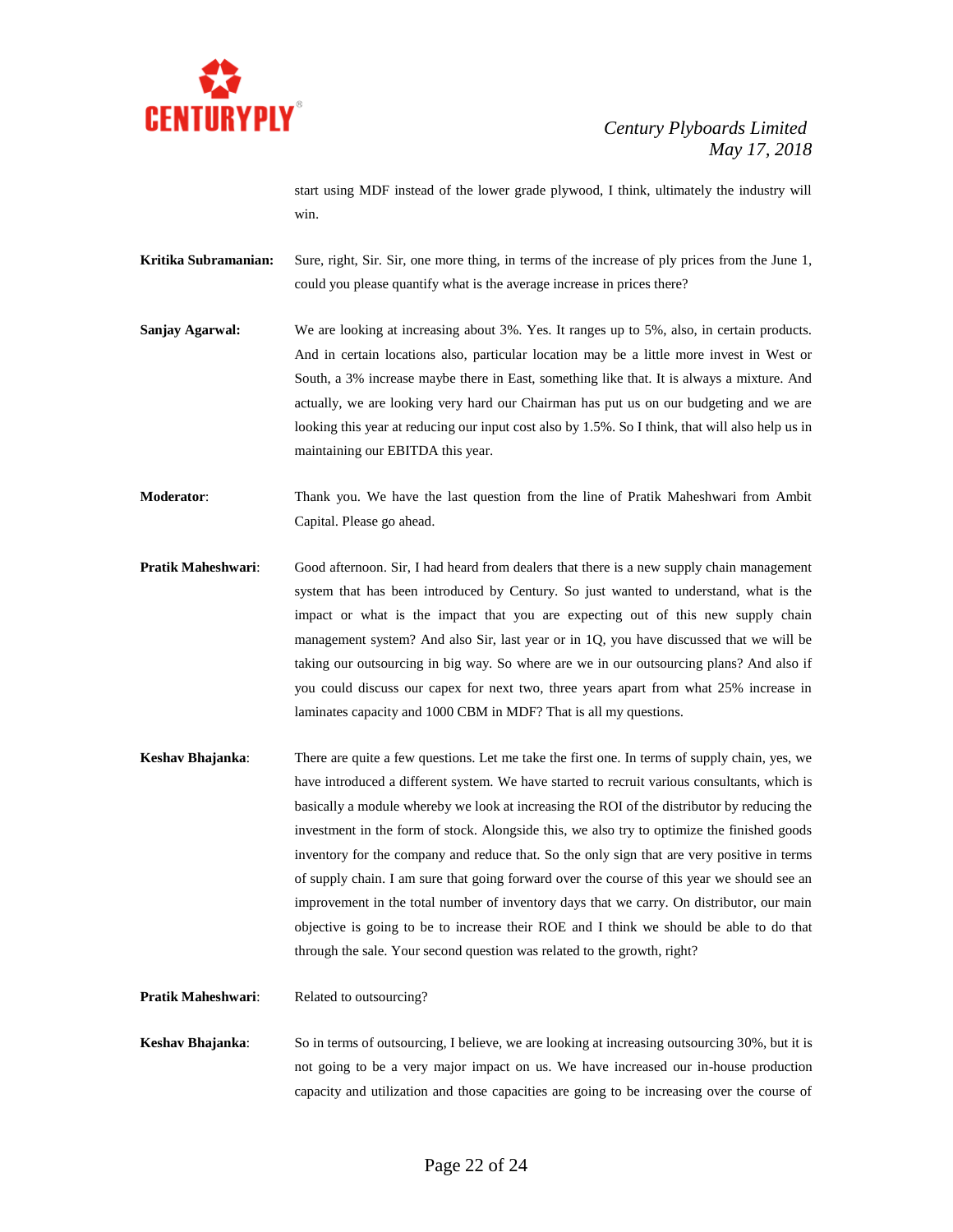

the current year. However, for certain products such as the newly launched Sainik PF, we are going to be focusing on outsourcing.

**Pratik Maheshwari:** And how much would that be in quantum, Sainik PF, outsourcing plan?

**Sanjay Agarwal:** Hello? Sorry, I missed the question.

Pratik Maheshwari: Yes, so I was just asking, so Sainik PF, so what are we...

**Keshav Bhajanka**: Sorry, I misspoke. It is Sainik and not MR, my mistake, sorry.

**Pratik Maheshwari:** Okay, so how much of that is outsourcing?

**Sanjay Agarwal:** Sainik MR is practically outsourced, about 50% of it outsourced and it will depend if we have some capacity expansion and if we are unable to utilize, we transfer that quantity from outsourcing to in source also and slowly when we shift our own capacity to our PF products then we again start outsourcing more and more as far as Sainik PF is concerned, presently most of it because we have just started, so the quantity is not really high. We are certainly expecting to grow this year. Most of it is being made in-house till now, but we are already working with our outsourcing suppliers to develop the product so that it is ready for us whenever we want. If the demand that we are expecting because of all these GST things we are expecting but it has to happen. So when it happens, if it happens, yes, we will be ready to supply.

- **Pratik Maheshwari**: Sir, long-term what are you looking at? So like two, three years where do you see yourselves in terms of outsourcing, what percentage are you looking at 20%, 25% will outsource or 30%?
- **Sanjay Agarwal:** Frankly, I do not have a plan. In terms of a percentage, we do not have a plan. But yes all these new products, this Sainik MR, this Sainik PF, will all go into outsource. We are expecting that our own capabilities will be utilized to manufacture Bond and our prime qualities and Roorkee plant will be used for Sainik. But all other plants would be manufacturing our prime and Bond only. But that is the plan. We need to see how this year and the next year actually the market is and then only, we will be able to devise our policy further.
- **Pratik Maheshwari:** Last question on capex that we may be doing anything apart from the laminates and what we have discussed in MDF. So we last time had also discussed that there could be a South plant for MDF and something in the East?